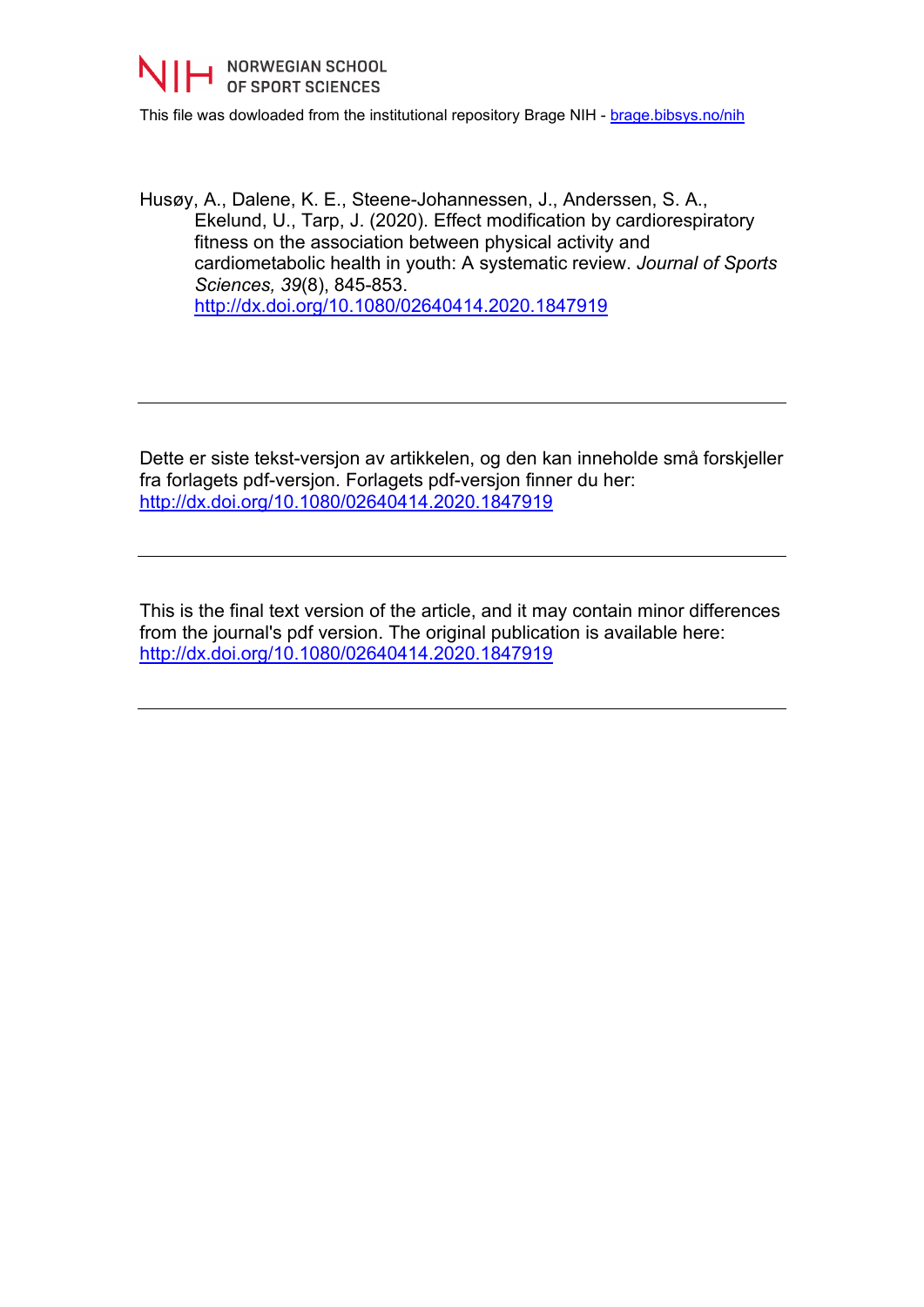# **Effect modification by cardiorespiratory fitness on the association between physical activity and cardiometabolic health in youth: A systematic review**

<sup>5</sup> Anders Husøy<sup>1</sup>, Knut Eirik Dalene<sup>1</sup>, Jostein Steene-Johannessen<sup>1</sup>, Sigmund Alfred

<sup>6</sup> Anderssen<sup>1</sup>, Ulf Ekelund<sup>1</sup>, Jakob Tarp<sup>1</sup>

**Word count:** 3460

1Department of Sports Medicine, Norwegian School of Sport Sciences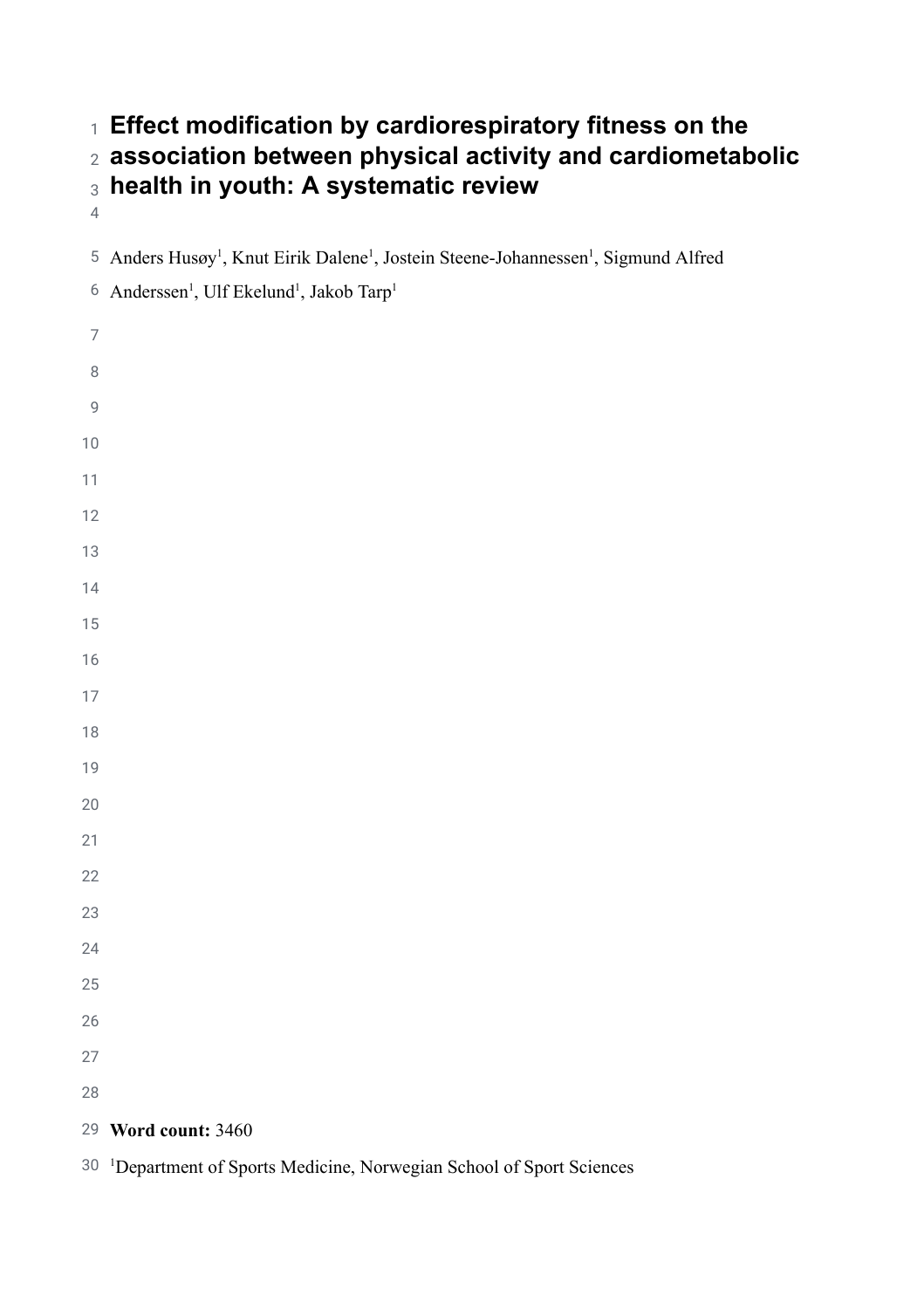### 31 **Abstract**

32 33 34 35 36 **Introduction:** Physical activity and cardiorespiratory fitness are inversely associated with markers of cardiometabolic risk in children and adolescents, but the interplay between these variables in relation to the cardiometabolic risk profile is unclear. We systematically reviewed the literature to examine whether the association between physical activity and cardiometabolic health differs by levels of cardiorespiratory fitness in youth.

37 38 39 40 **Methods:** A literature search was conducted in PubMed and EMBASE, filtered from 2001 up until July 2019. We obtained 8980 citations, with 6915 remaining after removal of duplicates. Estimates were retrieved from 18 studies. All included articles went through a risk of bias assessment.

41 42 43 44 45 46 **Results:** We found that 14 out of 20 (70 %) effect-estimates supported stronger associations between physical activity and cardiometabolic health markers among low-fit youth as compared to their high-fit peers. The most consistent findings were observed with biochemical markers and blood pressure as outcomes. However, substantial uncertainty is associated with these findings as most of the included studies (~72 %) had a high risk of bias. **Conclusion:** More than two thirds of the findings supported greatest benefits of physical

47 48 activity on cardiometabolic risk markers in youth with low cardiorespiratory fitness, although the clinical importance of this difference is unclear.

49

59 **Keywords:** Physical activity, cardiorespiratory fitness, cardiometabolic health, effect

60 modification, youth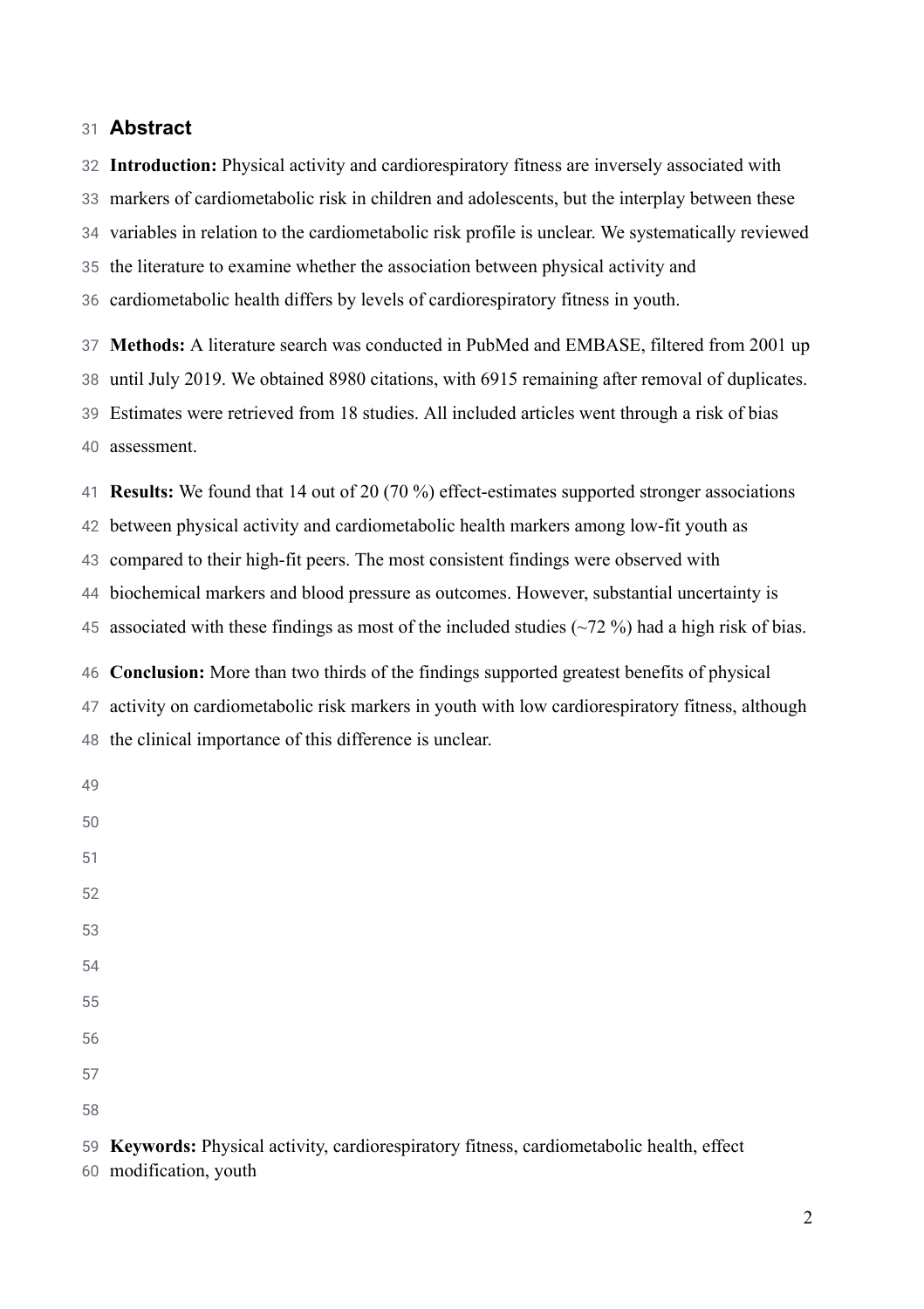#### 61 **Introduction**

62 63 64 65 66 67 68 69 70 The prevalence of overweight and obese children has increased dramatically in the western world the last fifty years, and excessive body weight among 6- to 9-year-old's poses a serious multinational health concern [\(1,2\) .](https://paperpile.com/c/z4FX7G/S04Q+YBwy) The development of adult type 2 diabetes and subclinical atherosclerosis can be predicted from children's body mass index (BMI) already from 8 years of age, indicating a high degree of tracking of cardiometabolic risk from childhood to early adulthood (3). Moreover, obesity often clusters with other risk factors for developing cardiovascular disease (CVD) such as hypertension, dyslipidemia and insulin resistance [\(4\) .](https://paperpile.com/c/z4FX7G/TCmq) A clustering of these abnormalities, often referred to as the metabolic syndrome, is particularly associated with increased incidence of CVD [\(5\) .](https://paperpile.com/c/z4FX7G/AP5l)

71 72 73 74 75 76 77 An inverse relationship between physical activity of sufficient amount and intensity and cardiovascular disease risk factors has previously been shown in children and adolescents (6), independent of the amount of time spent sedentary [\(7\)](https://paperpile.com/c/z4FX7G/HNBF) . Likewise, low cardiorespiratory fitness (CRF) is a strong predictor for clustering of cardiometabolic risk factors in youth [\(8\) .](https://paperpile.com/c/z4FX7G/ynvN) High CRF, on the other hand, has been associated with a favorable cardiometabolic risk score in children [\(9\)](https://paperpile.com/c/z4FX7G/ftgS) . Accordingly, both physical activity and CRF seem vital for a favorable cardiometabolic health profile among youth.

78 79 80 81 82 83 84 The interplay between physical activity and CRF with cardiometabolic health is less clear. While especially vigorous physical activity has the potential to substantially increase CRF over time [\(10\)](https://paperpile.com/c/z4FX7G/aTkV), more than 50% of CRF may be genetically determined [\(11\)](https://paperpile.com/c/z4FX7G/JRGh). Furthermore, there is a lack of consensus regarding the combined impact of physical activity and CRF on cardiometabolic health in youth. Some have concluded that both variables have separate and independent associations that work through different pathways [\(12\)](https://paperpile.com/c/z4FX7G/IFVL), whereas others have suggested that CRF and physical activity work together [\(13\) .](https://paperpile.com/c/z4FX7G/NnGd)

85 86 87 88 89 90 The term effect modification refers to whether the relationship between exposure and outcome differs between levels or strata of a third variable. Although related, this differs slightly from the term interaction which requires the effect of two exposures together to be different from the combination of the two effects considered separately [\(14\) .](https://paperpile.com/c/z4FX7G/34Yr) We systematically reviewed the current literature to examine effect modification between physical activity and CRF, that is; whether the associations between physical activity and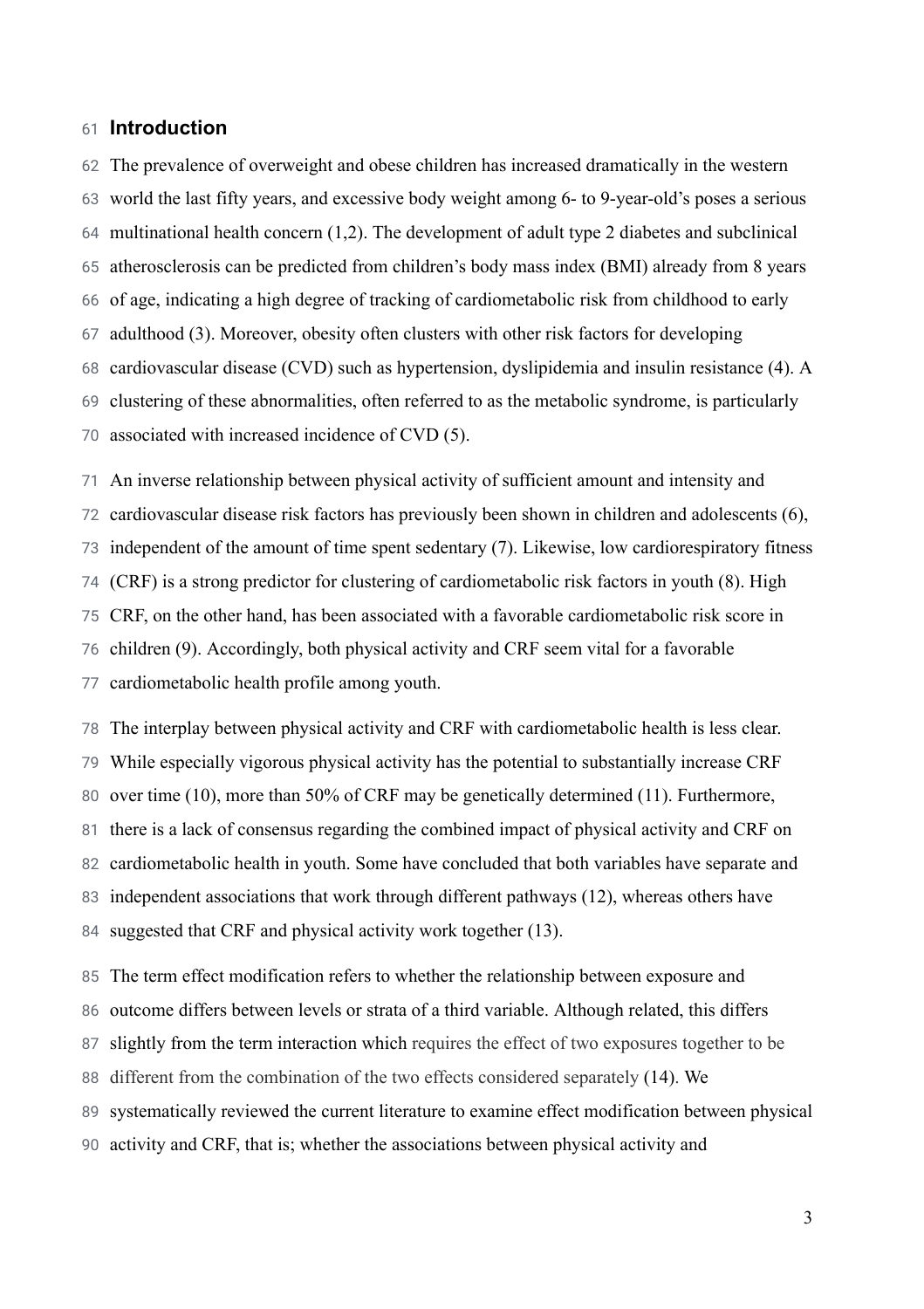- cardiometabolic health differ by levels of CRF in youth. We hypothesized that the association
- between physical activity and cardiometabolic health is strongest in youth with low levels of
- CRF.
-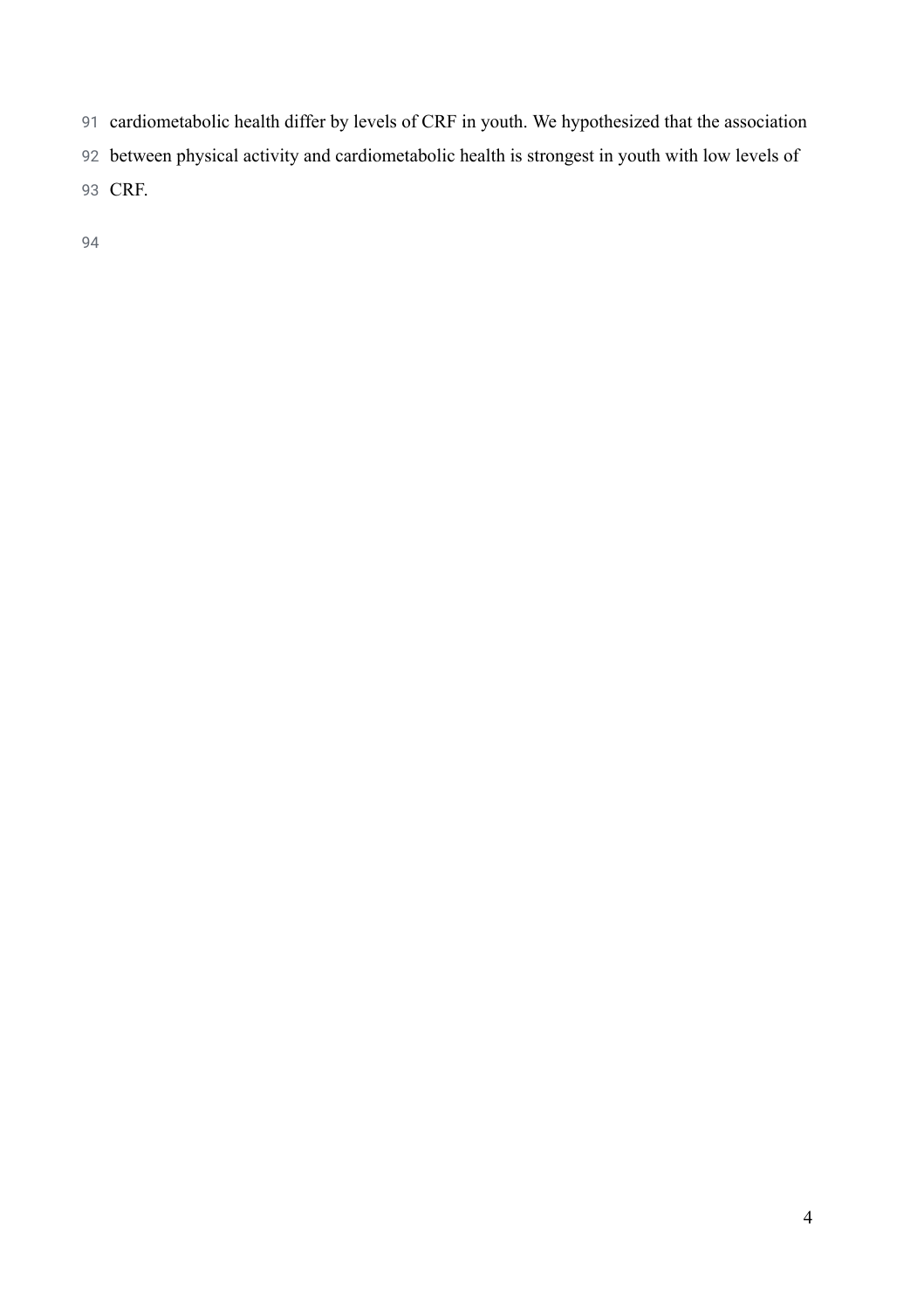#### 95 **Methods**

- 96 The reporting of this systematic review follows the principles outlined in the PRISMA
- 97 statement [\(15\)](https://paperpile.com/c/z4FX7G/FXi0) . A literature search was conducted for studies examining the modifying role of
- 98 CRF between physical activity and cardiometabolic health markers in youth (PROSPERO ref:

#### 99 CRD42019126887).

### 100 *Information sources and study selection*

101 102 103 104 105 106 107 108 We performed a literature search in two databases – PubMed and EMBASE – filtered from 2001 up to July 2019. The search strategy focused on the combination of the following four topics; 1) participants AND 2) physical activity AND 3) cardiorespiratory fitness, AND 4) cardiometabolic risk factors. The full search strategy can be found in Supplementary file 2. The study selection involved a three-step process – first screening titles and abstracts by two independent authors (AH, JT). These authors then independently reviewed the articles in full-text. Any disagreements between the two authors were settled by discussion with a third author (UE). Reference lists of all included articles were checked and went through a

109 backward and forward tracking procedure in Web of Science.

#### 110 *Inclusion criteria*

111 112 113 114 115 116 117 118 119 Eligibility criteria included journal articles investigating the association between physical activity and cardiometabolic risk markers across levels of cardiorespiratory fitness in ostensibly healthy youth (under 18 years of age) from the general population. We only included observational studies assessing physical activity by device-based methods (e.g. accelerometry), and experimental studies implementing a physical activity intervention with a control condition. Several publications originating from the same study could be included if the outcomes or analysis of effect modification differed. No restrictions on the level of detail provided for the modification analysis were enforced. Thus, studies could be included that only stated in-text whether an effect modification had occurred.

120 In addition to being a modifier, CRF could also be an outcome in intervention studies

- 121 examining whether the effect of physical activity on CRF differed by baseline CRF levels.
- 122 The cardiometabolic outcomes considered comprised body composition and adiposity, blood
- 123 pressure, blood lipids, glucose, insulin, CRF, or any kind of clustered cardiometabolic risk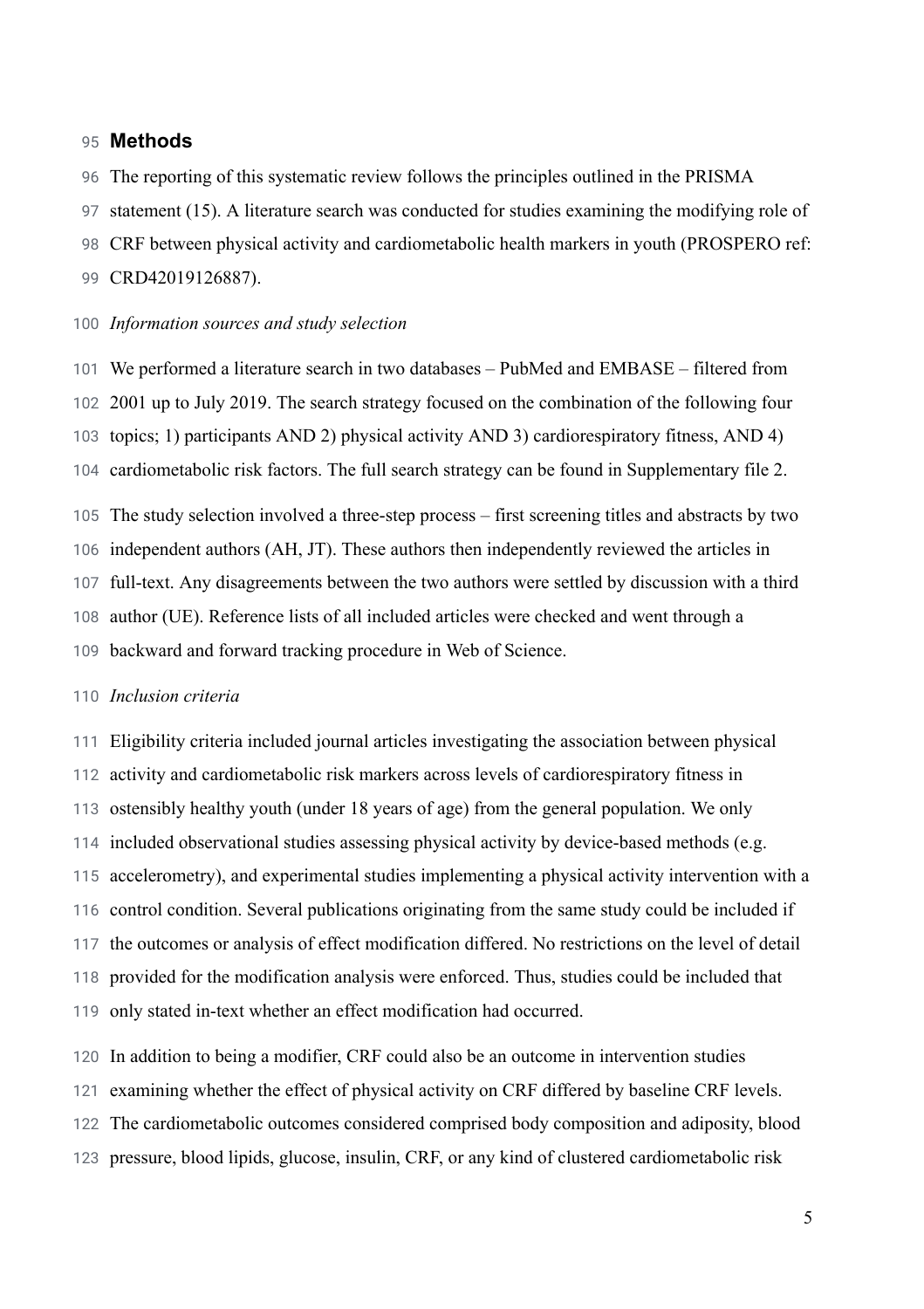124 125 126 127 score (e.g. a composite score of measures of adiposity, blood pressure, dyslipidemia and insulin resistance). Studies combining a fitness score of CRF and muscular fitness, and studies investigating effect modification of CRF as part of a clustered risk score, were also eligible for inclusion. The full inclusion and exclusion criteria used are shown in table 1.

#### 128 *Data extraction*

129 130 131 132 Data were extracted through pre-piloted forms, collecting information on study setting and design, participants eligible for study and analysis, length of follow-up, physical activity and cardiorespiratory fitness assessment methods, intervention characteristics (if relevant), outcomes, statistical adjustments, and findings.

#### 133 *Risk of bias assessment*

134 135 136 137 138 139 140 141 142 143 144 145 146 147 148 The risk of bias assessment tools are described in detail in Supplementary file 3. Briefly, the risk of bias assessment of the observational studies was based on the Quality Assessment Tool for Observational Cohort and Cross-Sectional Studies (QATOC) [\(16\)](https://paperpile.com/c/z4FX7G/ZP8f) . The tool focuses on four domains – selection bias, information bias, confounding bias and temporality bias. In accordance with the QATOC guidelines, the overall risk-of-bias cannot be lower than the highest risk of bias within each domain. Accordingly, cross-sectional studies are always rated as high-risk of bias. The risk of bias assessment of the intervention studies were performed using a modified version of the RoB 2 tool, a framework for considering the risk of bias in any type of randomized trial [\(17\)](https://paperpile.com/c/z4FX7G/LCnC) . This tool includes five domains – randomization bias, performance bias, missing outcome bias, measurement bias, and selection bias. For comparison purposes, non-randomized controlled studies were also rated using the RoB 2 tool, automatically receiving a high risk of bias. To specifically address the quality of the effect modification analyses, we added one extra domain to both tools using the ICEMAN instrument [\(18\)](https://paperpile.com/c/z4FX7G/IEBp). Two authors (AH, JT) independently rated the risk of bias within each included study with a third author (UE) consulted in case of any discrepancies.

### 149 *Data synthesis*

150 151 152 153 As we expected original study data to be highly heterogeneous in exposure measurements, outcome measurements and statistical approach, we only considered a qualitative synthesis of results. The included studies were subdivided into observational studies and intervention studies, and the results synthesized separately by study designs. To avoid dichotomization of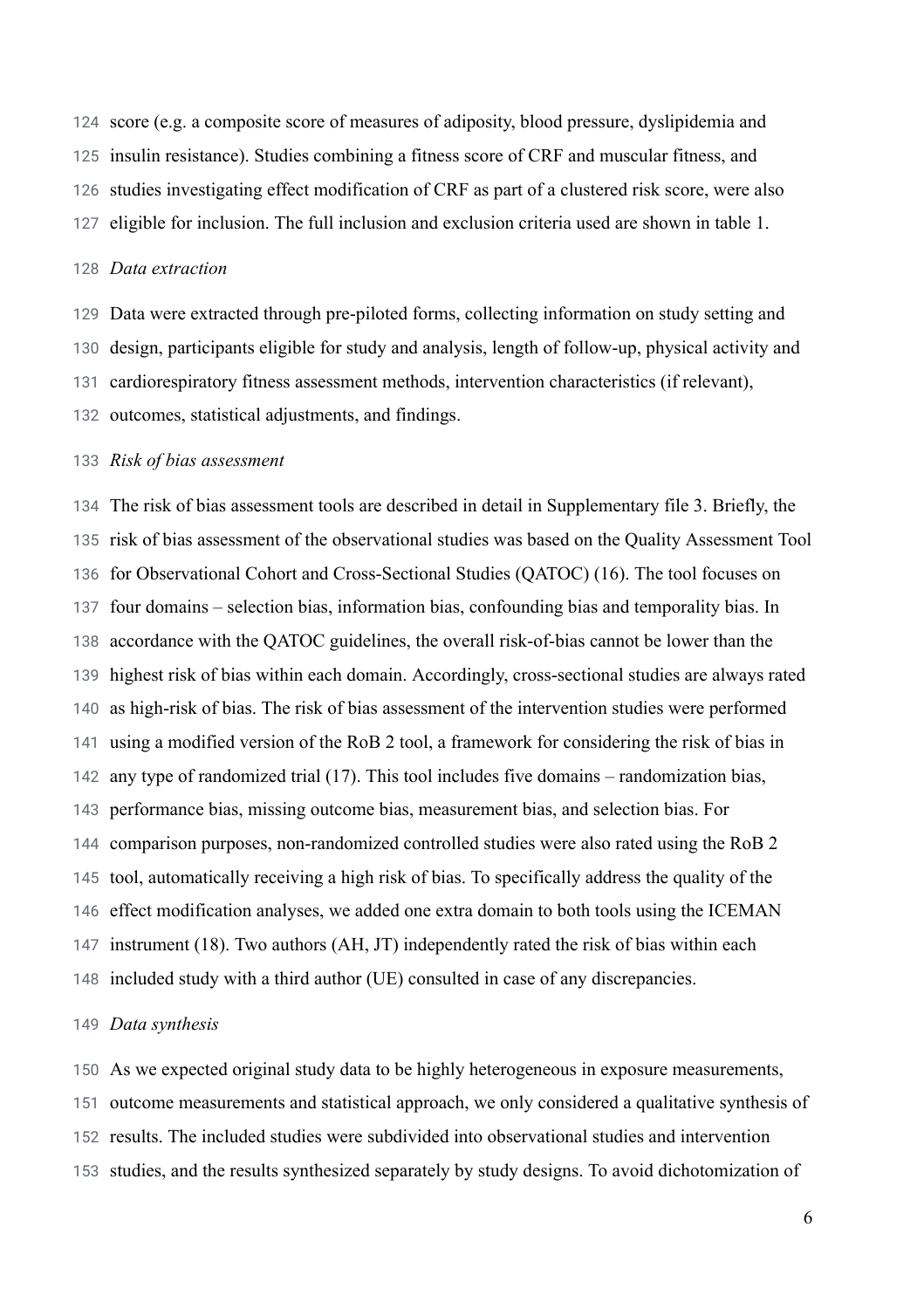statistical significance [\(19\) ,](https://paperpile.com/c/z4FX7G/EMBE) the direction of the results was also considered, if reported, by categorizing the results into either;

| 156 | 1) Significant effect modification                                                             |
|-----|------------------------------------------------------------------------------------------------|
| 157 | A statistically significant formal test of effect modification OR an explicit<br>$\bullet$     |
| 158 | statement from the authors that associations were modified by CRF                              |
| 159 | 2) Non-significant effect modification                                                         |
| 160 | A non-significant formal test of effect modification providing a direction of the<br>$\bullet$ |
| 161 | results OR the authors implying a possible effect modification by CRF                          |
| 162 | 3) No effect modification                                                                      |
| 163 | A non-significant formal test of effect modification without any direction of<br>$\bullet$     |
| 164 | the results OR the authors explicitly stating that no effect modification by CRF               |
| 165 | was observed                                                                                   |
|     | 166 Additionally, a summary of whether the associations between physical activity and          |
|     | 167 cardiometabolic health were modified by CRF was done separately for these groups of        |

outcomes; a) biochemical cardiometabolic risk factors and blood pressure (lipids, blood

pressure, carbohydrate metabolism, clustered risk score), b) body composition (adiposity, fat

mass, lean mass), and c) CRF (intervention studies only).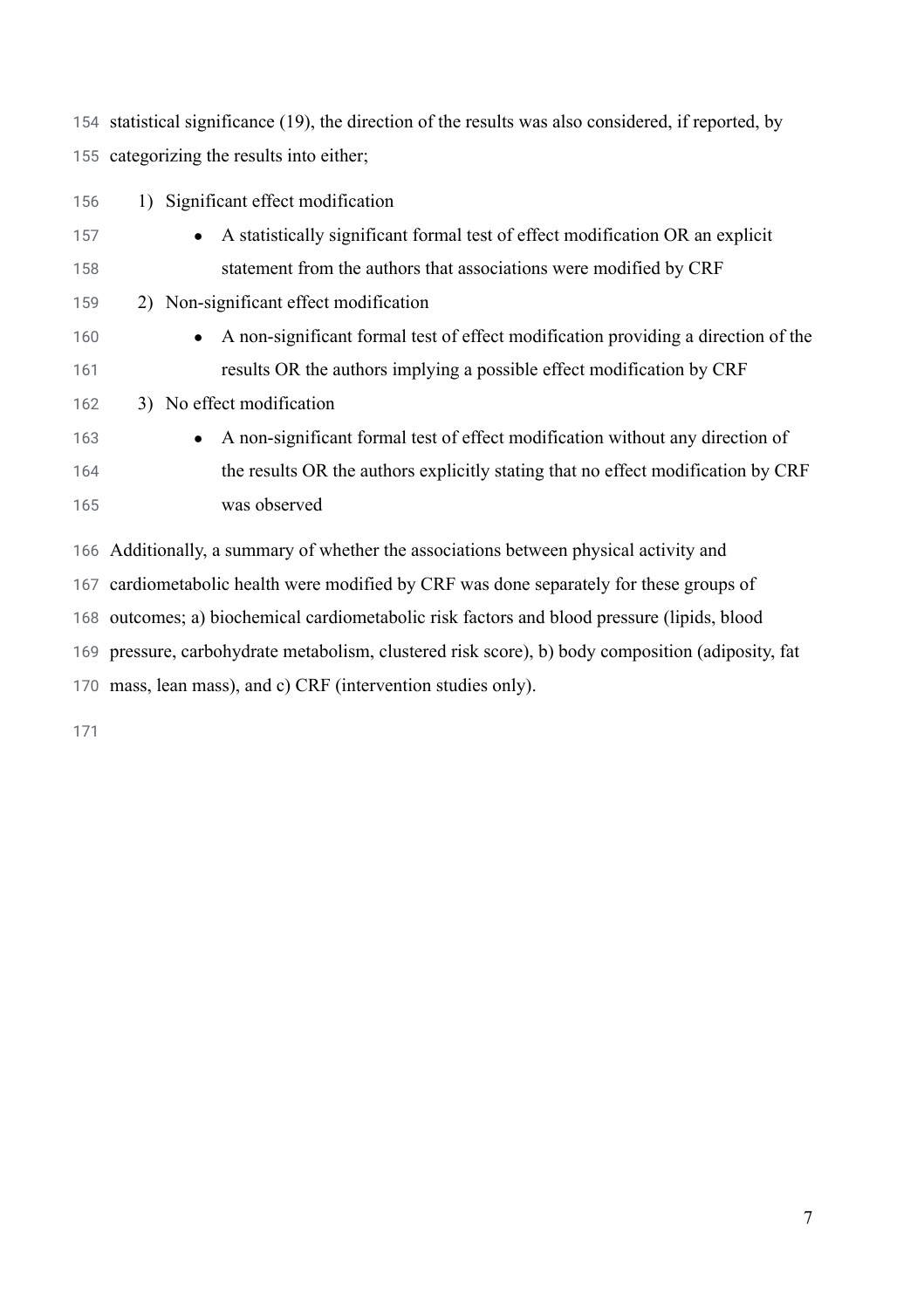## 172 **Results**

173 174 175 176 177 A total of 8980 citations were obtained through the study identification process, with 6915 remaining for screening after removal of duplicates. Of these, 6399 citations were excluded after screening of titles and a further 467 excluded after screening of abstracts. This left 49 articles for full text review, from which 18 studies were included – 9 observational and 9 intervention studies. The study selection flow is visualized in figure 1.

#### 178 *Observational studies*

179 180 181 Of the nine included studies, eight were deemed to have a high risk of bias and one to have some risk of bias (Supplementary file 1). The domains predominantly causing a high risk of bias were the absence of temporal data and risk of confounding bias.

182 183 184 185 186 187 188 189 190 191 192 193 Study characteristics and results from the observational studies are summarized in table 2. The mean baseline age of participants included in the observational studies were 11.7 years (range 8.1-15.5 years). One study had a prospective design  $(20)$ , with a follow-up length of 7 months. Four studies reported a significant effect modification with effect-sizes suggesting physical activity were associated with more pronounced cardiometabolic benefits among youth with low CRF as compared to those with high CRF [\(20–23\)](https://paperpile.com/c/z4FX7G/Bvhe+CXlZ+qBwD+digf) . Three studies found a non-significant effect modification in direction of greater benefits from physical activity in low-fit youth (24–26), while two studies did not report on any effect modification (12,27). The studies reporting no effect modification generally presented this in-text and did not give any direction of the estimates obtained from the analysis. None of the observational studies reported a stronger association between physical activity and cardiometabolic risk markers among children and adolescents with the highest CRF levels.

#### 194 *Intervention studies*

195 196 197 198 199 200 Overall, the included intervention studies were rated as having a lower risk of bias than the observational studies, but none was found to have an overall low risk of bias (Supplementary file 1). Four were deemed to have some risk of bias [\(28–31\)](https://paperpile.com/c/z4FX7G/mX3o+YLWT+N5bp+gJAG), whilst the remaining five studies were scored as having a high risk of bias. The factors causing a high risk of bias were inadequate randomization procedures and performance bias, referring to whether the intervention was carried out the way it was intended.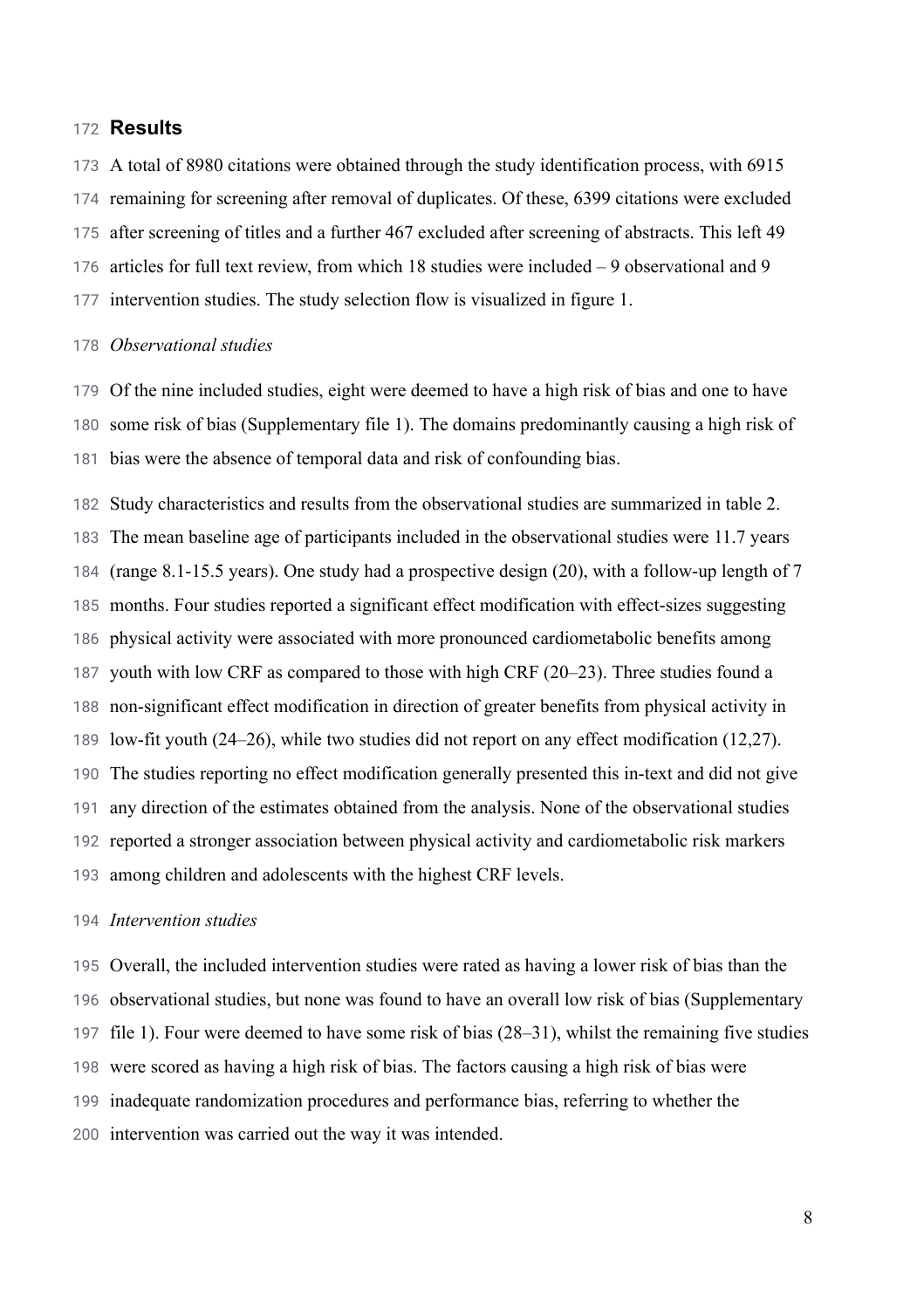201 202 203 204 205 206 207 208 209 210 211 212 213 214 Results from the intervention studies are shown in table 3, with eleven effect-sizes reported from nine articles. The participants had a mean baseline age across studies of 8.1 years (range 5.2-9.2 years). All nine studies attempted to increase physical activity during school hours, with the length of follow-up ranging from 22 weeks [\(30\)](https://paperpile.com/c/z4FX7G/N5bp) to 6.5 years [\(32\)](https://paperpile.com/c/z4FX7G/BVqO). The intended additional amount of physical activity delivered varied between 90 min/wk [\(30\)](https://paperpile.com/c/z4FX7G/N5bp) and 300 min/wk [\(33,34\)](https://paperpile.com/c/z4FX7G/gl34+YlVB) . A significant effect modification by CRF was reported in four articles, with estimates showing a stronger association between physical activity and cardiometabolic health among the low-fit youth as compared to those with higher CRF levels [\(29,31,33,35\) .](https://paperpile.com/c/z4FX7G/6vry+gl34+YLWT+gJAG) Three studies observed a non-significant effect modification in favor of initially low-fit children and adolescents [\(28,32,34\) .](https://paperpile.com/c/z4FX7G/BVqO+YlVB+mX3o) No effect modification was observed for four outcomes from three studies [\(29,30,36\)](https://paperpile.com/c/z4FX7G/N5bp+2dR2+YLWT) . Similar to the results from observational studies, a lack of effect modification was usually presented in-text without a direction of the estimate. No intervention studies suggested that the effect of the physical activity intervention on and cardiometabolic health markers were more pronounced among youth with the highest levels of CRF.

## 215 *Results by type of outcome*

216 217 218 219 220 221 222 223 224 225 226 227 228 229 230 CRF. The findings from all included studies, grouped by type of outcome, are visualized in figure 2. Overall, a total of 20 effect-sizes were retrieved from the 18 included articles, covering 15 unique study samples. One of the five intervention studies modelling CRF as outcome observed a statistically significant effect modification of baseline CRF on the intervention effect of physical activity [\(33\) ,](https://paperpile.com/c/z4FX7G/gl34) whereas three of five studies did not report on any such effect modification [\(29,30,36\) .](https://paperpile.com/c/z4FX7G/N5bp+YLWT+2dR2) For biochemical markers and/or blood pressure, five of eleven studies observed that CRF significantly modified the association with physical activity [\(20–22,31,35\) ,](https://paperpile.com/c/z4FX7G/6vry+gJAG+CXlZ+Bvhe+digf) whereas four indicated a non-significant effect modification [\(24,26,32,34\)](https://paperpile.com/c/z4FX7G/BVqO+YlVB+B164+KSMZ) . When body composition and adiposity outcomes were modelled in association with physical activity, significant effect modification of CRF was observed in two of four studies (23,29), while a non-significant effect modification was reported in one study (25). All articles reporting either a significant effect modification or a non-significant effect modification (70 % of the findings) found that the beneficial associations of physical activity on cardiometabolic health markers were more pronounced among youth with the lowest levels of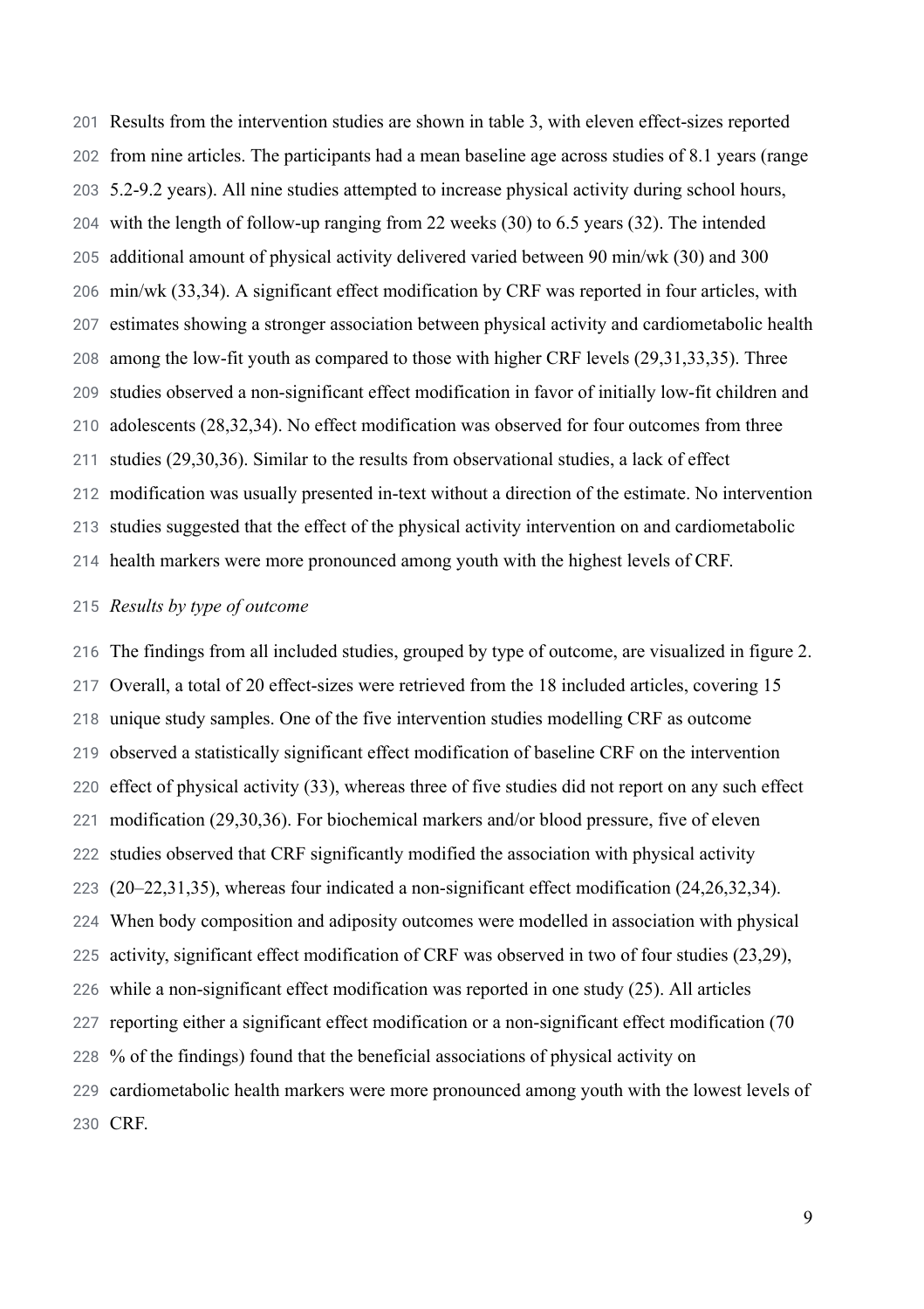#### 231 **Discussion**

232 233 234 235 236 237 238 239 240 We found that 14 out of 20 (70 %) reported associations were either significantly or non-significantly modified by CRF, all implying a stronger association between physical activity and cardiometabolic health among low-fit youth as compared to their high-fit peers. The most consistent results were found with biochemical markers and blood pressure as outcomes. Results were less clear in studies that modelled body composition/adiposity and especially CRF as outcomes. However, substantial uncertainty is associated with these findings as more than two thirds of the included studies  $(\sim 72 \%)$  had a high risk of bias. If CRF does modify the association between physical activity and cardiometabolic health in youth, the collective inference of the evidence suggests that the association is strongest among

241 242 243 244 245 246 247 248 children and adolescents with the lowest levels of CRF. This would mean that interventions aimed at increasing physical activity for improving cardiometabolic health may have the greatest effects in, and may specifically target, young people with low CRF levels. This is encouraging as low CRF in adolescence is associated with increased risk of incident type 2 diabetes and cardiovascular disease in adulthood [\(37,38\)](https://paperpile.com/c/z4FX7G/tMMw+y5py) . Since cardiometabolic risk factors tend to track from childhood into adulthood [\(3,39\)](https://paperpile.com/c/z4FX7G/g40R+8aqZ) , promotion of physical activity already at an early age seems vital for primordial prevention of non-communicable diseases in adult life  $(40)$ .

249 250 251 252 253 254 255 256 257 258 259 We were unable to synthesize these results in a formal meta-analysis due to heterogeneity across studies, with known challenges in study comparability due to both different epoch lengths and intensity cut-offs in accelerometer analyses [\(41–43\)](https://paperpile.com/c/z4FX7G/n36Y+2mYe+sVr9) , different measures of cardiorespiratory fitness [\(44\) ,](https://paperpile.com/c/z4FX7G/aJty) different categories used to define "high- and low-risk" groups (45), and different combinations of cardiometabolic risk factors as outcome in youth [\(46,47\)](https://paperpile.com/c/z4FX7G/0aI9+UZ6R). For example, one study where data were published in two different papers [\(33,34\)](https://paperpile.com/c/z4FX7G/gl34+YlVB) examined whether the effect of a physical activity intervention on CRF differed by baseline fitness levels. The results suggested a significant effect modification when the sample was grouped by quartiles of CRF [\(33\)](https://paperpile.com/c/z4FX7G/gl34) and a non-significant effect modification when the grouping was based on a median split [\(34\)](https://paperpile.com/c/z4FX7G/YlVB) . These methodological inconsistencies set aside, standardized differences in associations between low- and high-fit youth – from the studies reporting a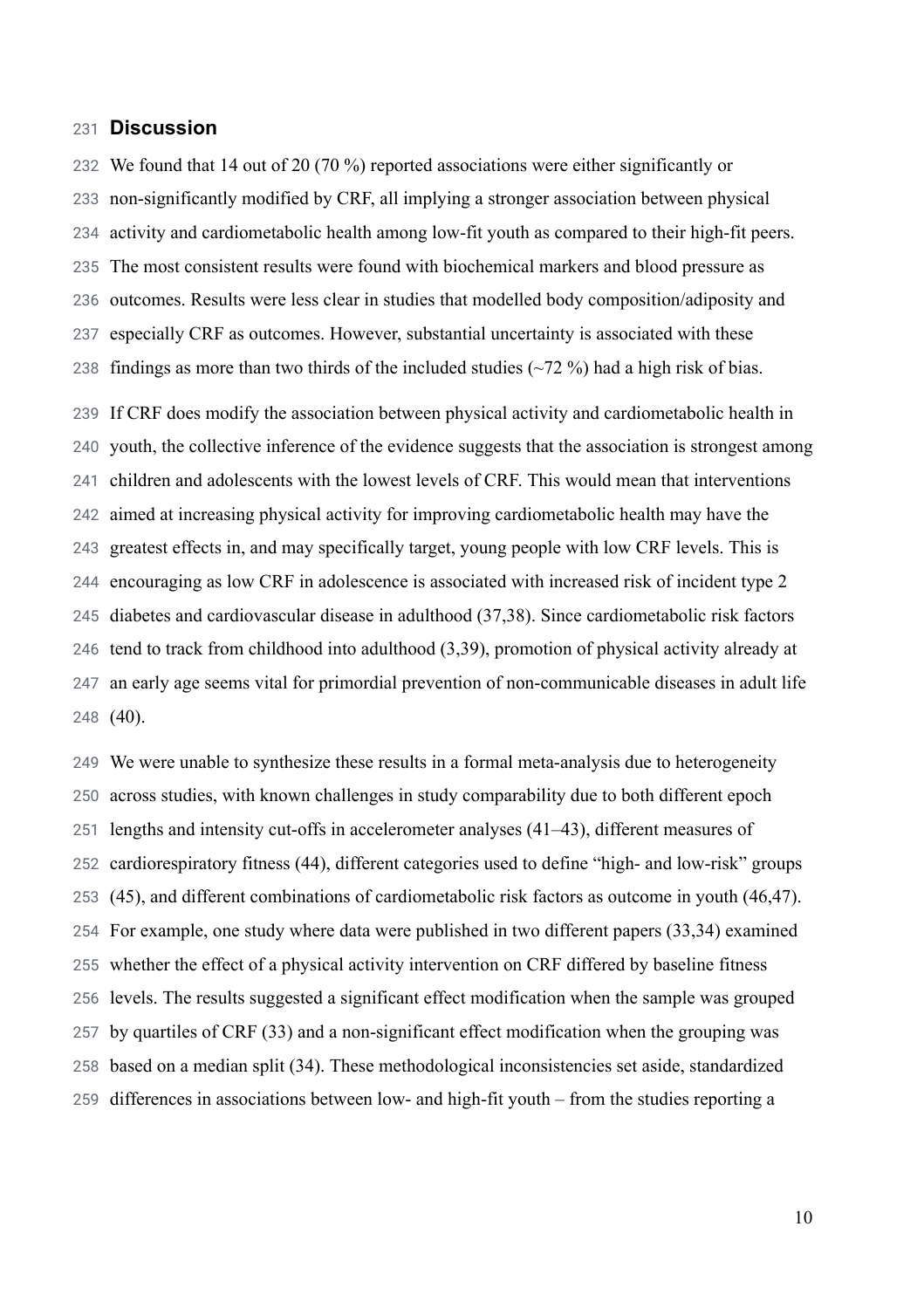260 261 significant effect modification – ranged from 0.05 to 0.55 standard deviations which conforms to what Cohen described as very small to medium large effect-sizes [\(48\)](https://paperpile.com/c/z4FX7G/byN8) .

262 263 264 265 266 267 268 269 270 271 272 273 274 275 276 277 278 279 280 281 A problem in evaluating whether CRF modifies the associations between physical activity and cardiometabolic health in youth is that the exact biological mechanisms in which physical activity affects health remains to be fully understood  $(49)$ . While ~40-60 % of the risk reduction of CVD achieved through exercise can be attributed to how physical activity is beneficial for traditional risk factors, almost half of the protective effect by physical activity and exercise remains unexplained [\(50\) .](https://paperpile.com/c/z4FX7G/eto5) CRF may also act as a mediator between PA and cardiovascular risk factors as previously suggested [\(26,51\)](https://paperpile.com/c/z4FX7G/aa3k+B164) . However, exercise leads to an acute upregulation of GLUT4 translocation in muscle cells which in turn leads to improved muscle glucose uptake  $(52)$  – an association that has been observed regardless of exercise intensity levels [\(53\)](https://paperpile.com/c/z4FX7G/oNJM) . This supports the hypothesis of an independent pathway between physical activity and carbohydrate metabolism in humans, which may imply a non-fitness related exercise-induced adaptation in the cardiovascular system and peripheral musculature [\(54\) .](https://paperpile.com/c/z4FX7G/PHAG) Boreham & Riddoch reviewed the associations between physical activity, CRF and cardiometabolic health in children 19 years ago and concluded that these relationships are complex and more prospective studies covering the transition from adolescence into early adulthood are needed [\(55\)](https://paperpile.com/c/z4FX7G/2Weh) . Despite the tremendous progress in assessing free-living physical activity by device-based methods, the findings from this review corroborate their conclusion. Indeed, we only identified one short-term prospective study [\(20\)](https://paperpile.com/c/z4FX7G/digf) examining the potential modifying effect of CRF on the association between physical activity and cardiometabolic health markers in youth.

282 283 284 285 286 287 288 289 In an attempt to create a more nuanced picture of the findings, we decided to not only consider statistical significance but to take the direction of the estimates into account. The dichotomization of statistical significance, i.e. interpreting a p-value as either statistically significant or not, has been heavily criticized on several occasions (56–60). This either-or approach would often lead to an unreasonable singling out of one particular value (null) from a range of values (confidence interval) all compatible with the data at hand [\(19\) .](https://paperpile.com/c/z4FX7G/EMBE) Although a more nuanced picture indeed is provided by including the direction of non-significant results, the rate of type I errors would certainly increase with the current approach as compared to a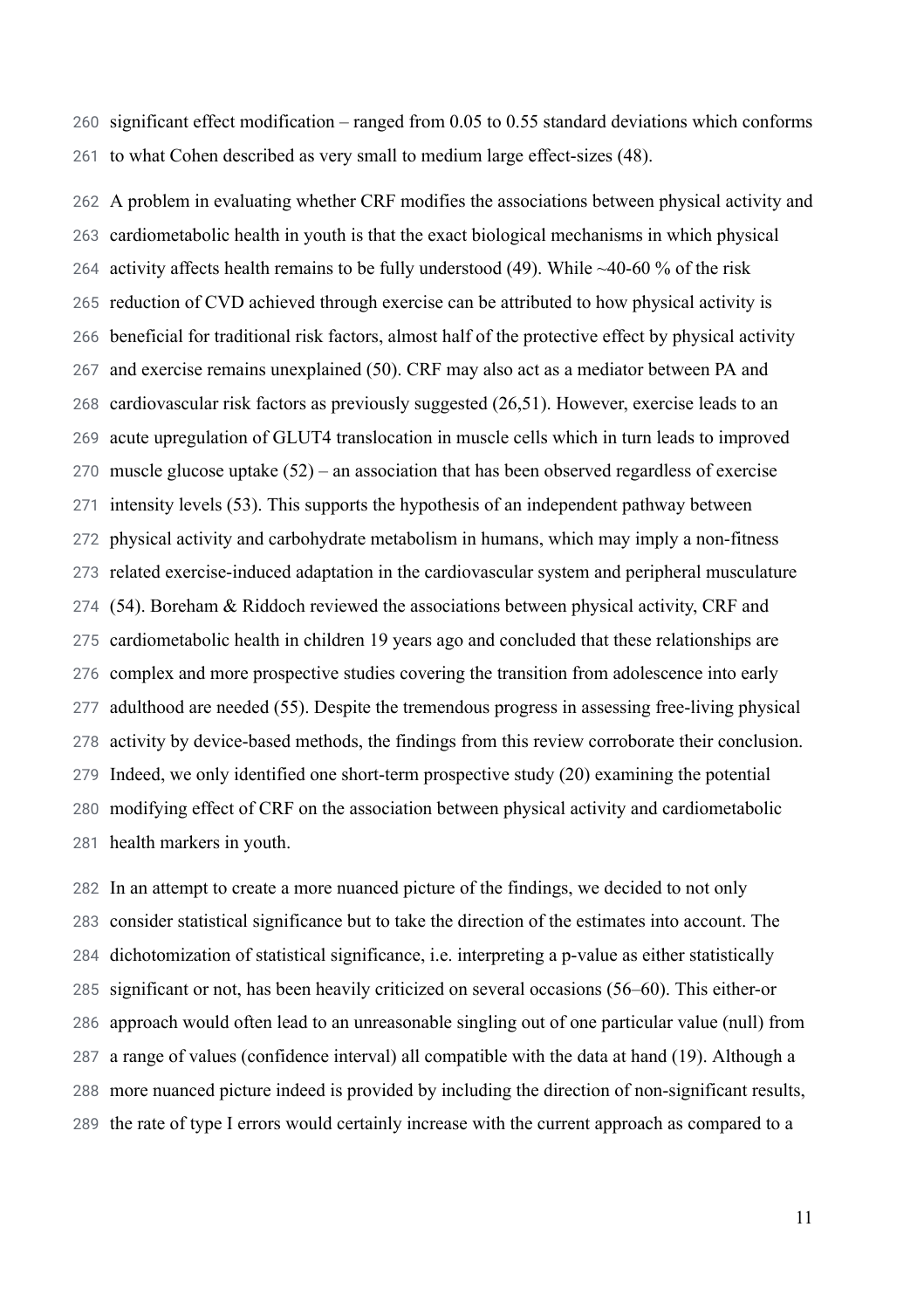290 291 more conservative method. Thus, we urge readers to interpret these findings in light of the considerable uncertainty underlined by the risk of bias evaluation.

292 293 294 295 296 297 298 To avoid biased results from effect modification analyses one generally cannot use effect modifiers that condition on the exposure itself [\(14\) .](https://paperpile.com/c/z4FX7G/34Yr) While aerobic exercise of vigorous intensity over time can increase cardiorespiratory fitness in youth [\(61\) ,](https://paperpile.com/c/z4FX7G/NLCD) numerous observational studies have demonstrated non-significant or low correlation  $( \leq 0.3)$  between objectively measured habitual physical activity and cardiorespiratory fitness in this age group [\(62–68\) .](https://paperpile.com/c/z4FX7G/fJJa+ohbH+yZJn+4UDy+ivlG+u4dC+fcRq) We therefore considered it unlikely to have been any causal relationship between these two variables in the data included.

299 300 301 302 303 304 305 306 307 308 309 310 311 312 313 314 315 316 317 318 A strength of this systematic review is the comprehensive literature search, with almost 9000 articles involved in the screening process, and backward and forward tracking performed on all articles read in full text. We have also followed a systematic process in line with the PRISMA statement and focused on a high degree of transparency and reproducibility of our results. A limitation of this review is the quality of evidence provided by the included studies, which is weak for several reasons. Except for one study, all included observational studies were cross-sectional. Furthermore, a general limitation of the evidence was a lack of statistical adjustment, especially for putative confounders such as sexual maturity, diet quantity/quality, and socioeconomic status. The intervention studies generally lacked an appropriate randomization procedure, or were non-randomized, which increases the likelihood of selection bias and confounding [\(69\) .](https://paperpile.com/c/z4FX7G/tHMr) Other limitations include missing outcome data and, for intervention studies, limited information on intervention fidelity. Moreover, more than one hundred citations discovered in the screening process had measured the variables necessary for a modification analysis of interest to this article. While this theoretically means that a more harmonized analysis would be possible if all data were obtained and re-analyzed, it also implies that selective reporting (i.e. not sharing information on a non-significant test of effect modification) may have occurred. Several of the included studies also had a small sample size. Tests of effect modification are often prone to low power if not accounted for in the power calculations, perhaps leading to failure to detect a difference in the studies not planning for these analyses a priori.

319 320 In conclusion, the result of our systematic review – including data from 15 unique study samples – suggests that CRF modifies the association between physical activity and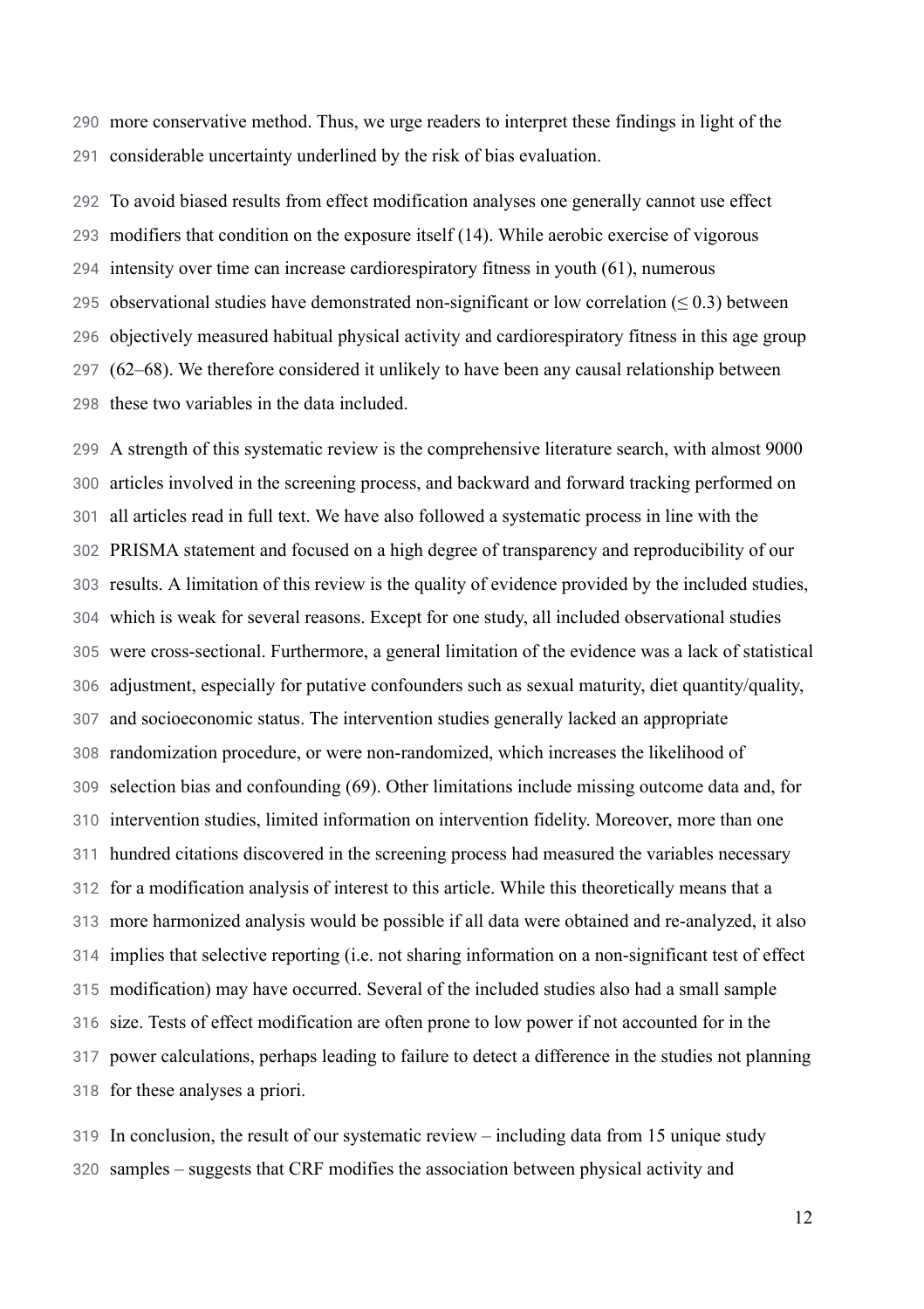- cardiometabolic health markers in youth. More than two thirds of the findings (70 %)
- supported greater benefits of physical activity on cardiometabolic risk markers in children and
- adolescents with low cardiorespiratory fitness, compared to their more fit peers, although the
- clinical importance of this difference is unclear. The quality of evidence was weak due to risk
- of selective reporting in the literature and high risk of bias in most of the included studies.
- Hence, the current results need to be replicated in prospective studies and well-designed
- randomized controlled trials.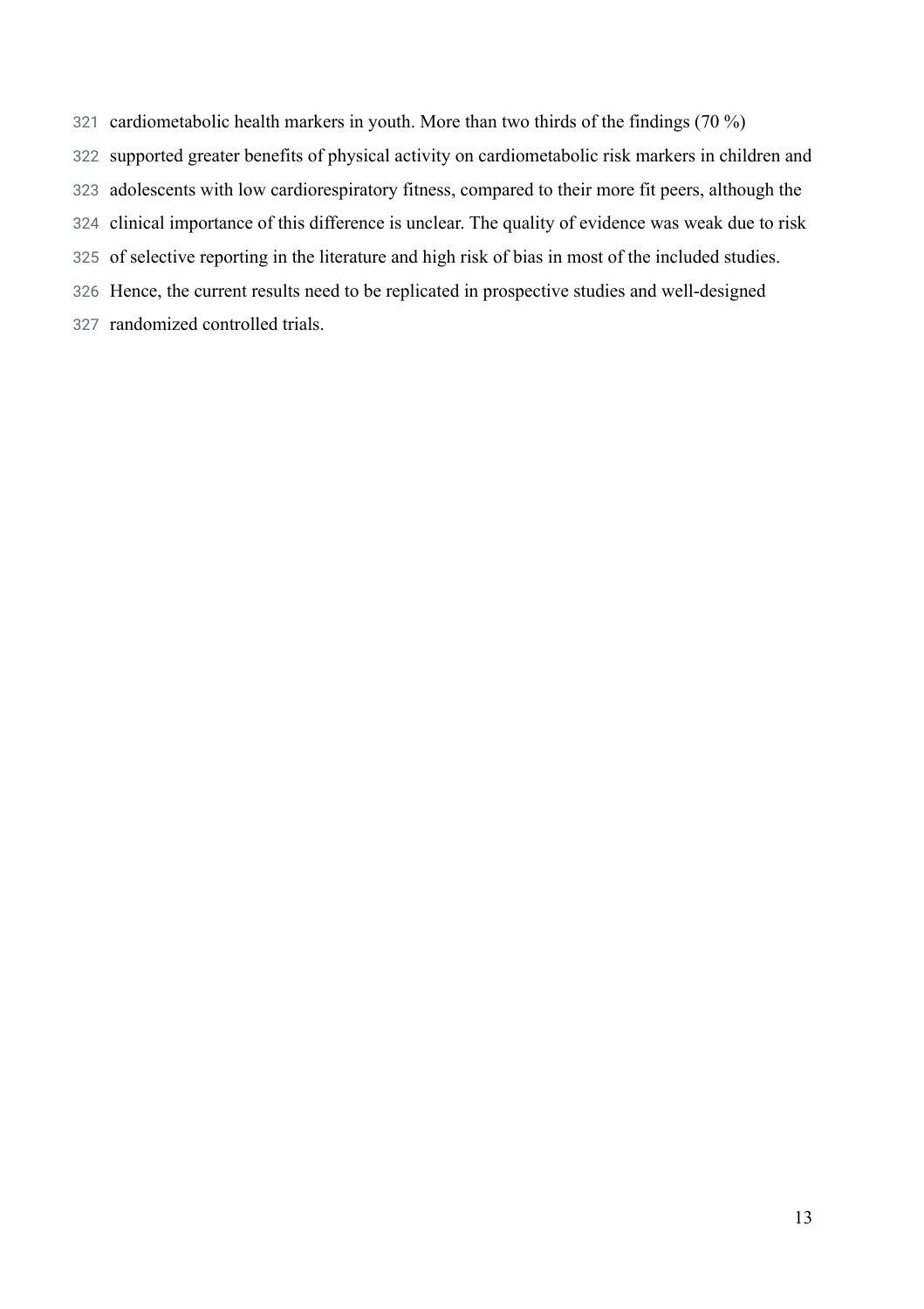## **Acknowledgements**

None.

## **Declaration of interest**

The authors declare no conflict of interest.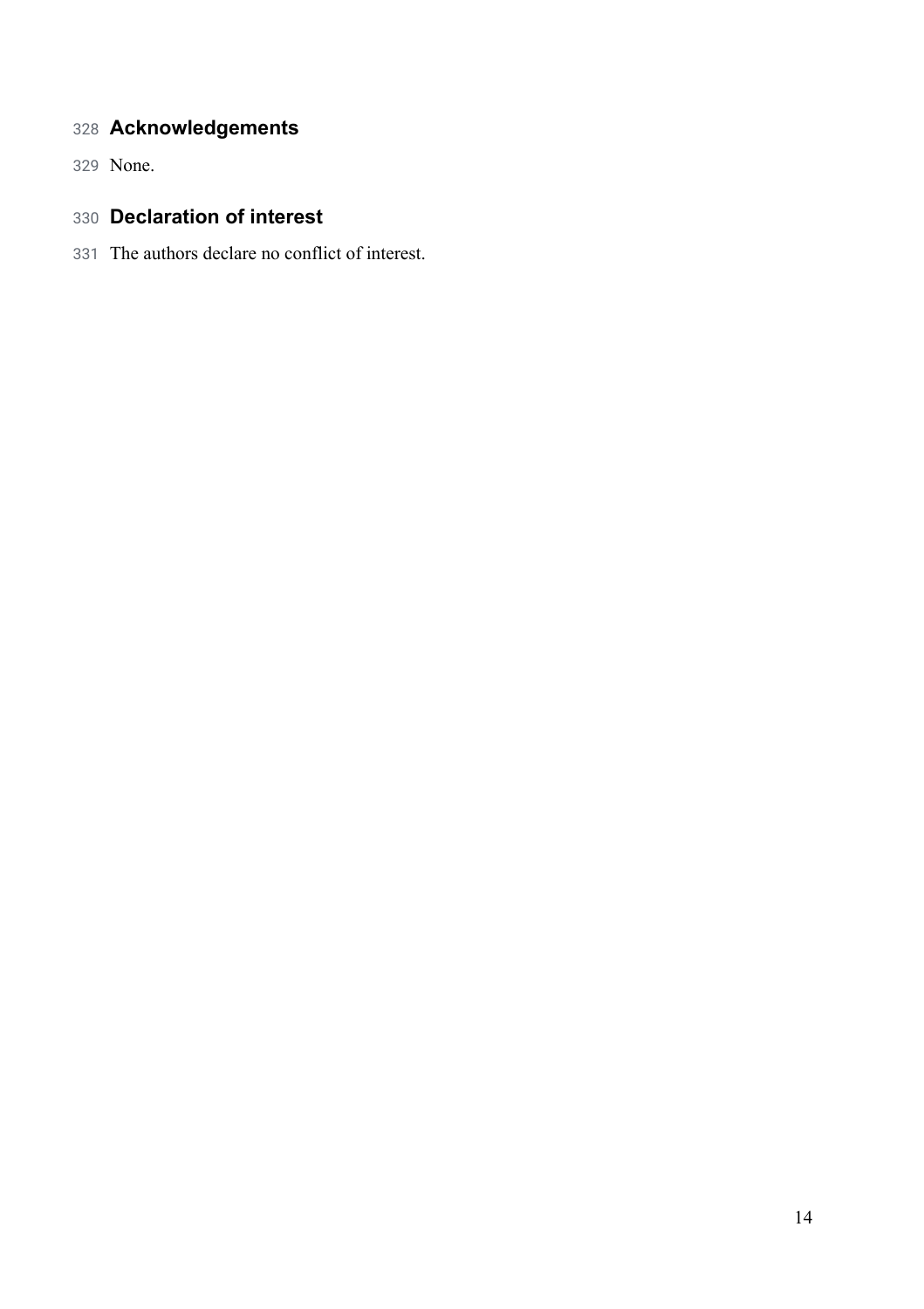## 332 **References**

- 333 1. 334 335 [Wijnhoven](http://paperpile.com/b/z4FX7G/S04Q) TM, van Raaij JM, Spinelli A, Rito AI, Hovengen R, Kunesova M, et al. WHO European Childhood Obesity [Surveillance](http://paperpile.com/b/z4FX7G/S04Q) Initiative 2008: weight, height and body mass index in 6-9-year-old children. Pediatr Obes. [2013;8\(2\):79–97.](http://paperpile.com/b/z4FX7G/S04Q)
- 336 2. 337 338 2. Freedman DS, Goodman A, Contreras OA, [DasMahapatra](http://paperpile.com/b/z4FX7G/YBwy) P, Srinivasan SR, Berenson GS. Secular trends in BMI and blood pressure among children and [adolescents:](http://paperpile.com/b/z4FX7G/YBwy) the Bogalusa Heart Study. Pediatrics. [2012;130\(1\):e159–66.](http://paperpile.com/b/z4FX7G/YBwy)
- 339 3. 340 341 342 343 3. Koskinen J, [Magnussen](http://paperpile.com/b/z4FX7G/g40R) CG, Sinaiko A, Woo J, Urbina E, Jacobs DR Jr, et al. Childhood Age and [Associations](http://paperpile.com/b/z4FX7G/g40R) Between Childhood Metabolic Syndrome and Adult Risk for Metabolic Syndrome, Type 2 Diabetes Mellitus and Carotid Intima Media Thickness: The [International](http://paperpile.com/b/z4FX7G/g40R) Childhood [Cardiovascular](http://paperpile.com/b/z4FX7G/g40R) Cohort Consortium. J Am Heart Assoc [Internet]. 2017;6(8). Available from: <http://dx.doi.org/10.1161/JAHA.117.005632>
- 344 4. 345 4. Berenson GS, Srinivasan SR, Nicklas TA. [Atherosclerosis:](http://paperpile.com/b/z4FX7G/TCmq) a nutritional disease of childhood. Am J Cardiol. 1998 Nov [26;82\(10B\):22T](http://paperpile.com/b/z4FX7G/TCmq) – 29T.
- 346 5. 347 5. Chiarelli F, Mohn A. Early diagnosis of metabolic [syndrome](http://paperpile.com/b/z4FX7G/AP5l) in children. Lancet Child Adolesc Health. 2017 [Oct;1\(2\):86–8.](http://paperpile.com/b/z4FX7G/AP5l)
- 348 6. 349 350 6. [Andersen](http://paperpile.com/b/z4FX7G/XUAn) LB, Harro M, Sardinha LB, Froberg K, Ekelund U, Brage S, et al. Physical activity and clustered cardiovascular risk in children: a [cross-sectional](http://paperpile.com/b/z4FX7G/XUAn) study (The European Youth Heart Study). Lancet. 2006 Jul [22;368\(9532\):299–304.](http://paperpile.com/b/z4FX7G/XUAn)
- 351 7. 352 353 Ekelund U, Luan J 'an, Sherar LB, Esliger DW, Griew P, Cooper A, et al. [Moderate](http://paperpile.com/b/z4FX7G/HNBF) to vigorous physical activity and sedentary time and [cardiometabolic](http://paperpile.com/b/z4FX7G/HNBF) risk factors in children and adolescents. JAMA. 2012 Feb [15;307\(7\):704–12.](http://paperpile.com/b/z4FX7G/HNBF)
- 354 8. 355 356 357 8. [Anderssen](http://paperpile.com/b/z4FX7G/ynvN) SA, Cooper AR, Riddoch C, Sardinha LB, Harro M, Brage S, et al. Low [cardiorespiratory](http://paperpile.com/b/z4FX7G/ynvN) fitness is a strong predictor for clustering of cardiovascular disease risk factors in children [independent](http://paperpile.com/b/z4FX7G/ynvN) of country, age and sex. Eur J Cardiovasc Prev Rehabil. [2007;14\(4\):526–31.](http://paperpile.com/b/z4FX7G/ynvN)
- 358 9. 359 360 9. Ruiz JR, Ortega FB, Rizzo NS, Villa I, [Hurtig-Wennlof](http://paperpile.com/b/z4FX7G/ftgS) A, Oja L, et al. High cardiovascular fitness is [associated](http://paperpile.com/b/z4FX7G/ftgS) with low metabolic risk score in children: the European Youth Heart Study. Pediatr Res. [2007;61\(3\):350–5.](http://paperpile.com/b/z4FX7G/ftgS)
- 361 10. 362 Bouchard C, Rankinen T. Individual [differences](http://paperpile.com/b/z4FX7G/aTkV) in response to regular physical activity. Med Sci Sports Exerc. 2001;33(6 [Suppl\):S446–51;](http://paperpile.com/b/z4FX7G/aTkV) discussion S452–3.
- 363 11. 364 365 Schutte NM, Nederend I, Hudziak JJ, Bartels M, de Geus EJ. [Twin-sibling](http://paperpile.com/b/z4FX7G/JRGh) study and [meta-analysis](http://paperpile.com/b/z4FX7G/JRGh) on the heritability of maximal oxygen consumption. Physiol Genomics. [2016;48\(3\):210–9.](http://paperpile.com/b/z4FX7G/JRGh)
- 366 12. Ekelund U, Anderssen SA, Froberg K, Sardinha LB, Andersen LB, Brage S, et al. [Independent](http://paperpile.com/b/z4FX7G/IFVL) 367 368 associations of physical activity and [cardiorespiratory](http://paperpile.com/b/z4FX7G/IFVL) fitness with metabolic risk factors in children: the European youth heart study. Diabetologia. 2007 [Sep;50\(9\):1832–40.](http://paperpile.com/b/z4FX7G/IFVL)
- 369 13. Rizzo NS, Ruiz JR, [Hurtig-Wennlof](http://paperpile.com/b/z4FX7G/NnGd) A, Ortega FB, Sjostrom M. Relationship of Physical 370 Activity, Fitness, and Fatness with Clustered Metabolic Risk in Children and [Adolescents:](http://paperpile.com/b/z4FX7G/NnGd) The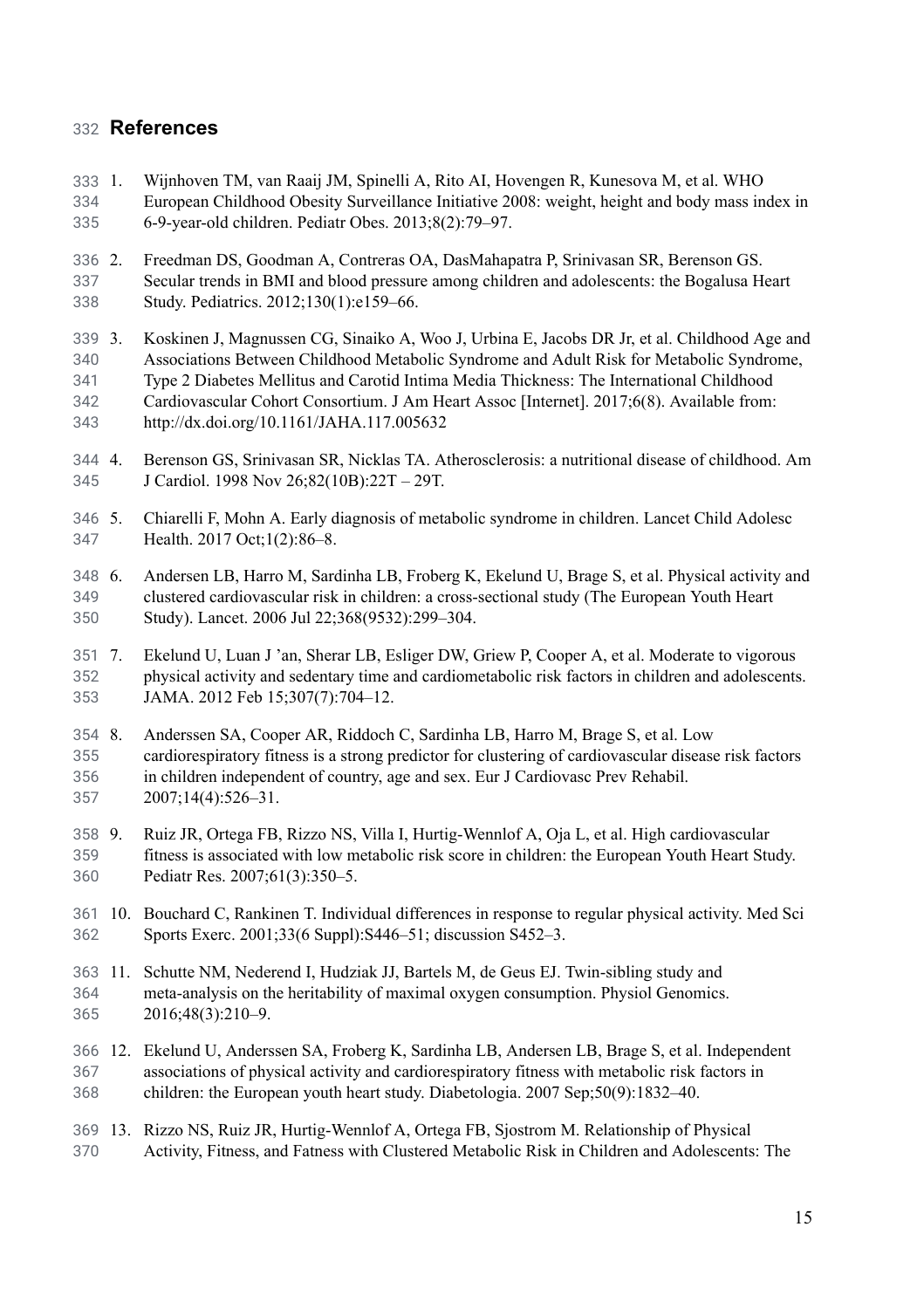- 371 European Youth Heart Study. J Pediatr. [2007;150\(4\):388–94.](http://paperpile.com/b/z4FX7G/NnGd)
- 372 14. 373 14. VanderWeele TJ. On the distinction between interaction and effect modification. [Epidemiology.](http://paperpile.com/b/z4FX7G/34Yr) 2009 [Nov;20\(6\):863–71.](http://paperpile.com/b/z4FX7G/34Yr)
- 374 15. Liberati A, Altman DG, Tetzlaff J, Mulrow C, Gotzsche PC, Ioannidis JP, et al. The [PRISMA](http://paperpile.com/b/z4FX7G/FXi0) 375 376 statement for reporting systematic reviews and [meta-analyses](http://paperpile.com/b/z4FX7G/FXi0) of studies that evaluate health care interventions: explanation and elaboration. PLoS Med. [2009;6\(7\):e1000100.](http://paperpile.com/b/z4FX7G/FXi0)
- 377 378 379 16. Quality Assessment Tool for Observational Cohort and [Cross-Sectional](http://paperpile.com/b/z4FX7G/ZP8f) Studies. Study Quality [Assessment](http://paperpile.com/b/z4FX7G/ZP8f) Tools | National Heart, Lung, and Blood Institute (NHLBI) [Internet]. [cited 2019 Dec 16]. [Available](http://paperpile.com/b/z4FX7G/ZP8f) from: <https://www.nhlbi.nih.gov/health-topics/study-quality-assessment-tools>
- 380 17. RoB 2 tool. Risk of bias tools RoB 2 tool [\[Internet\].](http://paperpile.com/b/z4FX7G/LCnC) 2019 [cited 2019 Dec 16]. Available from: 381 <https://www.riskofbias.info/welcome/rob-2-0-tool>
- 382 383 384 385 18. Schandelmaier S, Briel M, Varadhan R, Schmid CH, [Devasenapathy](http://paperpile.com/b/z4FX7G/IEBp) N, Hayward RA, et al. [Development](http://paperpile.com/b/z4FX7G/IEBp) of the Instrument to assess the Credibility of Effect Modification Analyses (ICEMAN) in randomized controlled trials and [meta-analyses.](http://paperpile.com/b/z4FX7G/IEBp) CMAJ. 2020 Aug [10;192\(32\):E901–6.](http://paperpile.com/b/z4FX7G/IEBp)
- 386 19. Amrhein V, Greenland S, McShane B. Scientists rise up against statistical [significance.](http://paperpile.com/b/z4FX7G/EMBE) Nature. 387 [2019;567\(7748\):305–7.](http://paperpile.com/b/z4FX7G/EMBE)
- 388 389 390 20. Skrede T, Aadland E, Andersen LB, Stavnsbo M, [Anderssen](http://paperpile.com/b/z4FX7G/digf) SA, Resaland GK, et al. Does [cardiorespiratory](http://paperpile.com/b/z4FX7G/digf) fitness moderate the prospective association between physical activity and cardiometabolic risk factors in children? Int J Obes. [2018;42\(5\):1029–38.](http://paperpile.com/b/z4FX7G/digf)
- 391 21. Jimenez-Pavon D, Ruiz JR, Ortega FB, [Martinez-Gomez](http://paperpile.com/b/z4FX7G/Bvhe) D, Moreno S, Urzanqui A, et al. 392 393 Physical activity and markers of insulin resistance in adolescents: Role of [cardiorespiratory](http://paperpile.com/b/z4FX7G/Bvhe) fitness levels - the HELENA study. Pediatr Diabetes. [2013;14\(4\):249–58.](http://paperpile.com/b/z4FX7G/Bvhe)
- 394 395 396 22. Brage S, [Wedderkopp](http://paperpile.com/b/z4FX7G/CXlZ) N, Ekelund U, Franks PW, Wareham NJ, Andersen LB, et al. Features of the metabolic syndrome are associated with [objectively](http://paperpile.com/b/z4FX7G/CXlZ) measured physical activity and fitness in Danish children: the European Youth Heart Study (EYHS). Diabetes Care. [2004;27\(9\):2141–8.](http://paperpile.com/b/z4FX7G/CXlZ)
- 397 23. 398 399 400 23. Ortega FB, Ruiz JR, Hurtig-Wennlof A, [Vicente-Rodriguez](http://paperpile.com/b/z4FX7G/qBwD) G, Rizzo NS, Castillo MJ, et al. [Cardiovascular](http://paperpile.com/b/z4FX7G/qBwD) fitness modifies the associations between physical activity and abdominal adiposity in children and [adolescents:](http://paperpile.com/b/z4FX7G/qBwD) the European Youth Heart Study. Br J Sports Med. [2010;44\(4\):256–62.](http://paperpile.com/b/z4FX7G/qBwD)
- 401 24. 402 403 24. [Martinez-Gomez](http://paperpile.com/b/z4FX7G/KSMZ) D, Eisenmann JC, Moya JM, Gomez-Martinez S, Marcos A, Veiga OL. The role of physical activity and fitness on the metabolic syndrome in [adolescents:](http://paperpile.com/b/z4FX7G/KSMZ) Effect of different scores. The AFINOS Study. J Physiol Biochem. [2009;65\(3\):277–89.](http://paperpile.com/b/z4FX7G/KSMZ)
- 404 25. 405 406 25. Espana-Romero V, Ortega FB, Ruiz JR, Artero EG, Martinez-Gomez D, [Vicente-Rodriguez](http://paperpile.com/b/z4FX7G/mVrr) G, et al. Role of [cardiorespiratory](http://paperpile.com/b/z4FX7G/mVrr) fitness on the association between physical activity and abdominal fat content in adolescents: the HELENA study. Int J Sports Med. [2010;31\(10\):679–82.](http://paperpile.com/b/z4FX7G/mVrr)
- 407 26. Segura-Jimenez V, Parrilla-Moreno F, [Fernandez-Santos](http://paperpile.com/b/z4FX7G/B164) JR, Esteban-Cornejo I, Gomez-Martinez 408 409 410 S, [Martinez-Gomez](http://paperpile.com/b/z4FX7G/B164) D, et al. Physical fitness as a mediator between objectively measured physical activity and clustered metabolic syndrome in children and adolescents: The [UP&DOWN](http://paperpile.com/b/z4FX7G/B164) study. Nutr Metab Cardiovasc Dis. [2016;26\(11\):1011–9.](http://paperpile.com/b/z4FX7G/B164)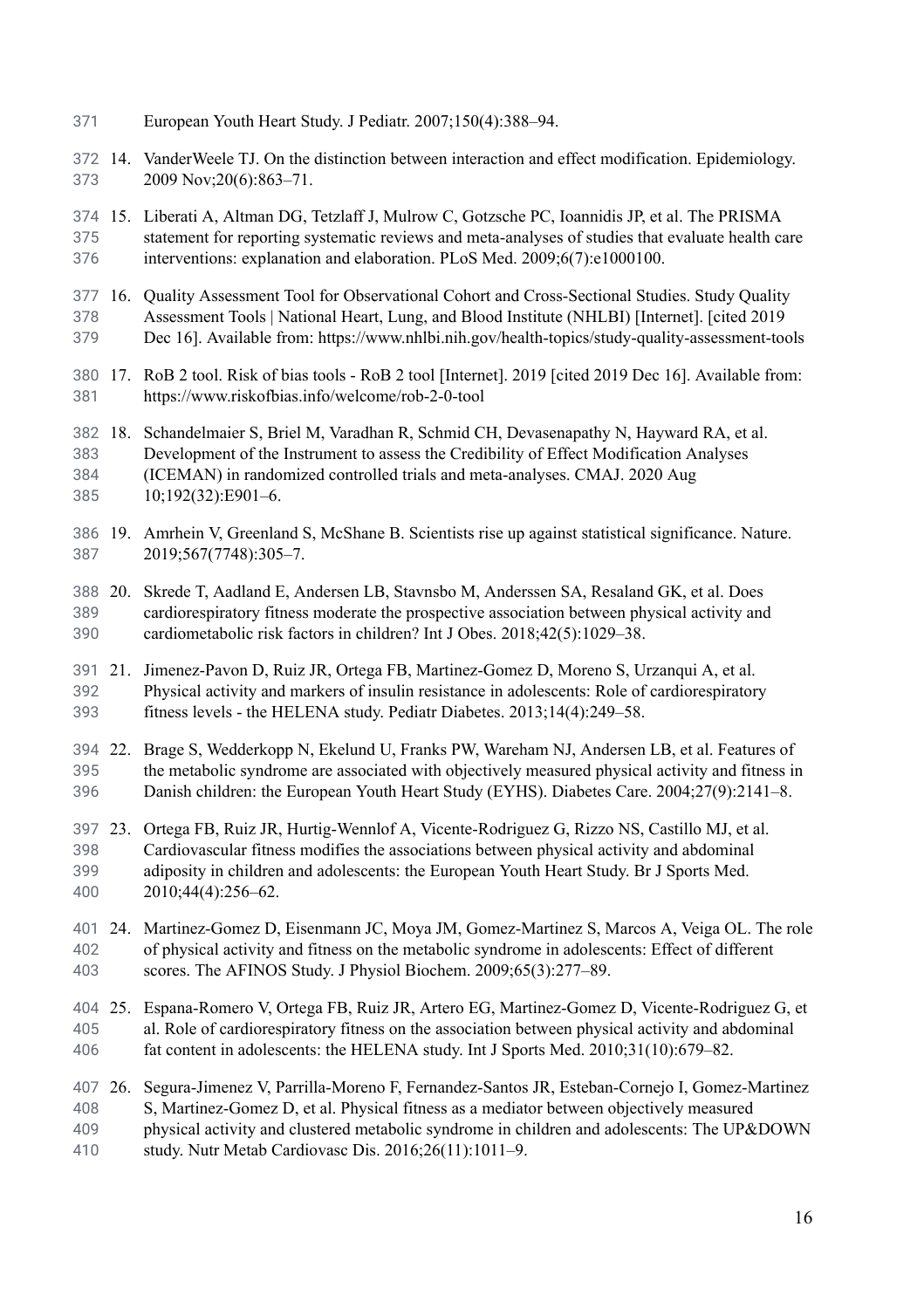- 411 412 413 27. Henderson M, [Gray-Donald](http://paperpile.com/b/z4FX7G/HJmQ) K, Mathieu ME, Barnett TA, Hanley JA, O'Loughlin J, et al. How are physical activity, fitness, and sedentary behavior associated with insulin [sensitivity](http://paperpile.com/b/z4FX7G/HJmQ) in children? Diabetes Care. [2012;35\(6\):1272–8.](http://paperpile.com/b/z4FX7G/HJmQ)
- 414 28. 415 416 28. Seljebotn PH, Skage I, Riskedal A, Olsen M, Kvalo SE, Dyrstad SM. [Physically](http://paperpile.com/b/z4FX7G/mX3o) active academic lessons and effect on [physical](http://paperpile.com/b/z4FX7G/mX3o) activity and aerobic fitness. The Active School study: A cluster randomized controlled trial. Preventive Medicine Reports. [2019;13:183–8.](http://paperpile.com/b/z4FX7G/mX3o)
- 417 418 419 29. Niederer I, Burgi F, Ebenegger V, [Marques-Vidal](http://paperpile.com/b/z4FX7G/YLWT) P, Schindler C, Nydegger A, et al. Effects of a lifestyle intervention on adiposity and fitness in overweight or low fit preschoolers [\(Ballabeina\).](http://paperpile.com/b/z4FX7G/YLWT) Obesity . [2013;21\(3\):E287–93.](http://paperpile.com/b/z4FX7G/YLWT)
- 420 30. de Greeff JW, Hartman E, [Mullender-Wijnsma](http://paperpile.com/b/z4FX7G/N5bp) MJ, Bosker RJ, Doolaard S, Visscher C. Effect of 421 422 [Physically](http://paperpile.com/b/z4FX7G/N5bp) Active Academic Lessons on Body Mass Index and Physical Fitness in Primary School Children. J Sch Health. [2016;86\(5\):346–52.](http://paperpile.com/b/z4FX7G/N5bp)
- 423 31. Stavnsbo M, Aadland E, Anderssen SA, Chinapaw M, [Steene-Johannessen](http://paperpile.com/b/z4FX7G/gJAG) J, Andersen LB, et al. 424 425 Effects of the Active Smarter Kids (ASK) physical activity intervention on [cardiometabolic](http://paperpile.com/b/z4FX7G/gJAG) risk factors in children: A [cluster-randomized](http://paperpile.com/b/z4FX7G/gJAG) controlled trial. Prev Med. 2019 Oct 22;130:105868.

426 32. 427 428 429 32. Tarp J, Jespersen E, Moller NC, Klakk H, Wessner B, [Wedderkopp](http://paperpile.com/b/z4FX7G/BVqO) N, et al. Long-term follow-up on biological risk factors, adiposity, and [cardiorespiratory](http://paperpile.com/b/z4FX7G/BVqO) fitness development in a physical education intervention: a natural experiment [\(CHAMPS-study](http://paperpile.com/b/z4FX7G/BVqO) DK). BMC Public Health. [2018;18\(1\):605.](http://paperpile.com/b/z4FX7G/BVqO)

430 33. 431 432 Resaland GK, Andersen LB, Mamen A, Anderssen SA. Effects of a 2-year [school-based](http://paperpile.com/b/z4FX7G/gl34) daily physical activity intervention on cardiorespiratory fitness: the Sogndal [school-intervention](http://paperpile.com/b/z4FX7G/gl34) study. Scand J Med Sci Sports. [2011;21\(2\):302–9.](http://paperpile.com/b/z4FX7G/gl34)

433 434 435 436 34. Resaland GK, Aadland E, Nilsen AKO, [Bartholomew](http://paperpile.com/b/z4FX7G/YlVB) JB, Andersen LB, Anderssen SA. The effect of a two-year [school-based](http://paperpile.com/b/z4FX7G/YlVB) daily physical activity intervention on a clustered CVD risk factor score-The Sogndal [school-intervention](http://paperpile.com/b/z4FX7G/YlVB) study. Scand J Med Sci Sports. [2018;28\(3\):1027–35.](http://paperpile.com/b/z4FX7G/YlVB)

- 437 35. Klakk H, Andersen LB, Heidemann M, Moller NC, [Wedderkopp](http://paperpile.com/b/z4FX7G/6vry) N. Six physical education 438 439 lessons a week can reduce [cardiovascular](http://paperpile.com/b/z4FX7G/6vry) risk in school children aged 6-13 years: a longitudinal study. Scand J Public Health. [2014;42\(2\):128–36.](http://paperpile.com/b/z4FX7G/6vry)
- 440 441 442 36. Magnusson KT, Hrafnkelsson H, [Sigurgeirsson](http://paperpile.com/b/z4FX7G/2dR2) I, Johannsson E, Sveinsson T. Limited effects of a 2-year school-based physical activity intervention on body composition and [cardiorespiratory](http://paperpile.com/b/z4FX7G/2dR2) fitness in 7-year-old children. Health Educ Res. [2012;27\(3\):484–94.](http://paperpile.com/b/z4FX7G/2dR2)
- 443 37. Crump C, Sundquist J, Winkleby MA, Sieh W, [Sundquist](http://paperpile.com/b/z4FX7G/tMMw) K. Physical Fitness Among Swedish 444 445 Military Conscripts and [Long-Term](http://paperpile.com/b/z4FX7G/tMMw) Risk for Type 2 Diabetes Mellitus: A Cohort Study. Ann Intern Med. 2016 May [3;164\(9\):577–84.](http://paperpile.com/b/z4FX7G/tMMw)
- 446 38. 447 38. Crump C, Sundquist J, Winkleby MA, Sundquist K. [Interactive](http://paperpile.com/b/z4FX7G/y5py) effects of obesity and physical fitness on risk of ischemic heart disease. Int J Obes . 2017 [Feb;41\(2\):255–61.](http://paperpile.com/b/z4FX7G/y5py)
- 448 39. Camhi SM, Katzmarzyk PT. Tracking of [cardiometabolic](http://paperpile.com/b/z4FX7G/8aqZ) risk factor clustering from childhood to 449 adulthood. Int J Pediatr Obes. [2010;5\(2\):122–9.](http://paperpile.com/b/z4FX7G/8aqZ)
- 450 40. 451 Tarp J, Child A, White T, Westgate K, Bugge A, [Grontved](http://paperpile.com/b/z4FX7G/Lql3) A, et al. Physical activity intensity, bout-duration, and [cardiometabolic](http://paperpile.com/b/z4FX7G/Lql3) risk markers in children and adolescents. Int J Obes .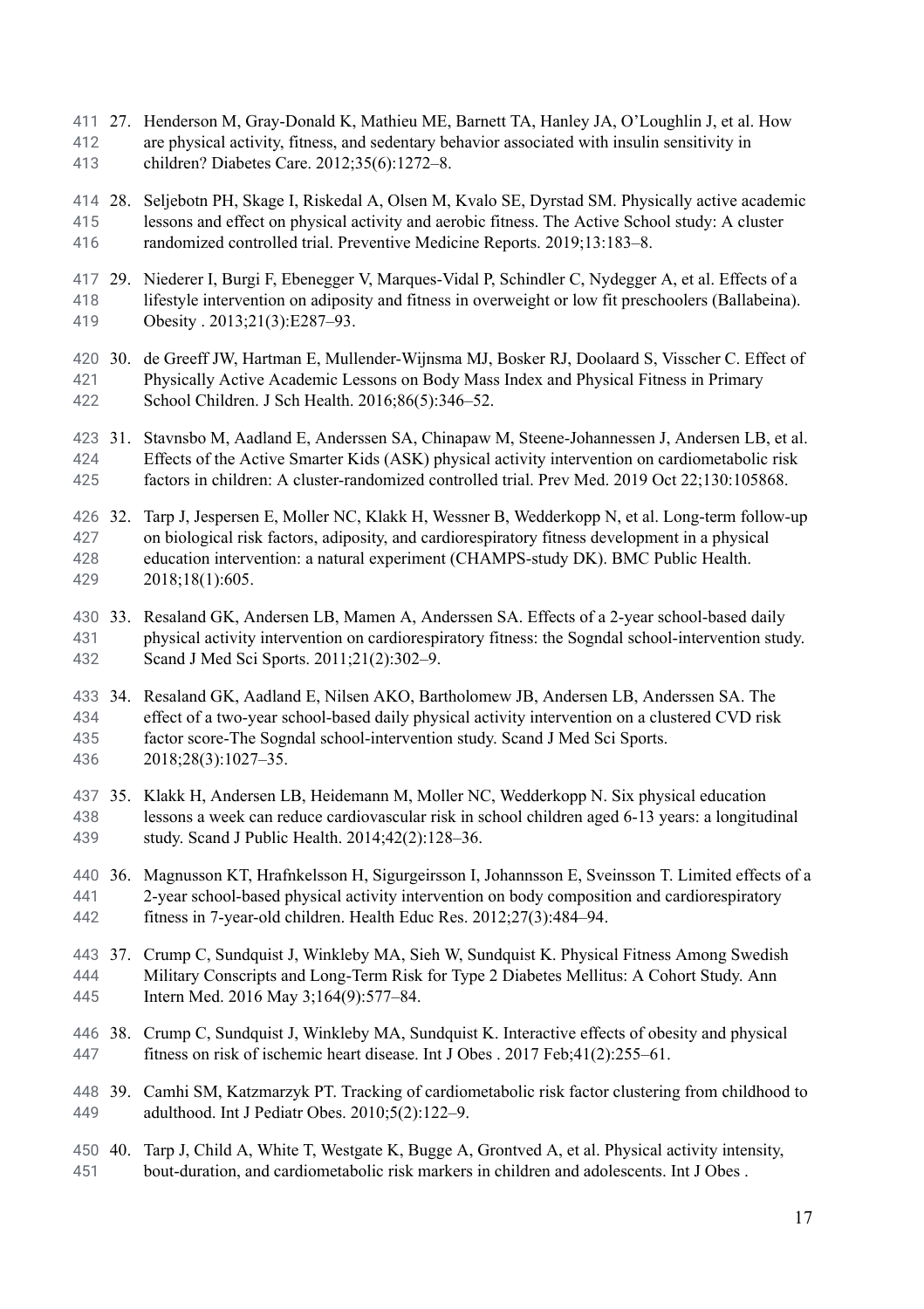- 452 [2018;42\(9\):1639–50.](http://paperpile.com/b/z4FX7G/Lql3)
- 453 454 41. Trost SG, Loprinzi PD, Moore R, Pfeiffer KA. Comparison of [accelerometer](http://paperpile.com/b/z4FX7G/n36Y) cut points for predicting activity intensity in youth. Med Sci Sports Exerc. [2011;43\(7\):1360–8.](http://paperpile.com/b/z4FX7G/n36Y)
- 455 42. Trost SG. State of the Art Reviews: [Measurement](http://paperpile.com/b/z4FX7G/2mYe) of Physical Activity in Children and 456 Adolescents. Am J Lifestyle Med. [2007;1\(4\):299–314.](http://paperpile.com/b/z4FX7G/2mYe)
- 457 43. 458 459 43. McClain JJ, Abraham TL, Brusseau TA Jr, Tudor-Locke C. Epoch length and [accelerometer](http://paperpile.com/b/z4FX7G/sVr9) outputs in children: comparison to direct [observation.](http://paperpile.com/b/z4FX7G/sVr9) Med Sci Sports Exerc. [2008;40\(12\):2080–7.](http://paperpile.com/b/z4FX7G/sVr9)
- 460 44. 461 462 463 Welsman J, Armstrong N. Children's fitness and health: an epic scandal of poor [methodology,](http://paperpile.com/b/z4FX7G/aJty) inappropriate statistics, questionable editorial practices and a generation of [misinformation.](http://paperpile.com/b/z4FX7G/aJty) BMJ Evid Based Med [\[Internet\].](http://paperpile.com/b/z4FX7G/aJty) 2019; Available from: <https://www.ncbi.nlm.nih.gov/pubmed/31624077>
- 
- 464 465 45. Bennette C, Vickers A. Against quantiles: categorization of continuous variables in [epidemiologic](http://paperpile.com/b/z4FX7G/acl5) research, and its discontents. BMC Med Res Methodol. [2012;12:21.](http://paperpile.com/b/z4FX7G/acl5)
- 466. 467 46. Ford ES, Li C. Defining the metabolic syndrome in children and [adolescents:](http://paperpile.com/b/z4FX7G/0aI9) will the real definition please stand up? J Pediatr. [2008;152\(2\):160–4.](http://paperpile.com/b/z4FX7G/0aI9)
- 468 47. Stavnsbo M, Resaland GK, Anderssen SA, [Steene-Johannessen](http://paperpile.com/b/z4FX7G/UZ6R) J, Domazet SL, Skrede T, et al. 469 470 Reference values for [cardiometabolic](http://paperpile.com/b/z4FX7G/UZ6R) risk scores in children and adolescents: Suggesting a common standard. Atherosclerosis. 2018 [Nov;278:299–306.](http://paperpile.com/b/z4FX7G/UZ6R)
- 471 48. Cohen J. Statistical Power Analysis for the Behavioral Sciences. New York: [Routledge;](http://paperpile.com/b/z4FX7G/byN8) 1988.
- 472 49. Neufer PD, Bamman MM, Muoio DM, Bouchard C, Cooper DM, [Goodpaster](http://paperpile.com/b/z4FX7G/z3at) BH, et al. 473 474 Understanding the Cellular and Molecular Mechanisms of Physical [Activity-Induced](http://paperpile.com/b/z4FX7G/z3at) Health Benefits. Cell Metab. [2015;22\(1\):4–11.](http://paperpile.com/b/z4FX7G/z3at)
- 475 50. 476 50. Joyner MJ, Green DJ. Exercise protects the [cardiovascular](http://paperpile.com/b/z4FX7G/eto5) system: effects beyond traditional risk factors. J Physiol. [2009;587\(Pt](http://paperpile.com/b/z4FX7G/eto5) 23):5551–8.
- 477 51. 478 479 51. Santos DA, [Magalhaes](http://paperpile.com/b/z4FX7G/aa3k) JP, Judice PB, Correia IR, Minderico CS, Ekelund U, et al. Fitness Mediates Activity and Sedentary Patterns [Associations](http://paperpile.com/b/z4FX7G/aa3k) with Adiposity in Youth. Med Sci Sports Exercise. [2019;51\(2\):323–9.](http://paperpile.com/b/z4FX7G/aa3k)
- 480 52. 481 52. Richter EA, [Hargreaves](http://paperpile.com/b/z4FX7G/m6cH) M. Exercise, GLUT4, and skeletal muscle glucose uptake. Physiol Rev. [2013;93\(3\):993–1017.](http://paperpile.com/b/z4FX7G/m6cH)
- 482 53 483 53. Kraniou GN, [Cameron-Smith](http://paperpile.com/b/z4FX7G/oNJM) D, Hargreaves M. Acute exercise and GLUT4 expression in human skeletal muscle: influence of exercise intensity. J Appl Physiol. [2006;101\(3\):934–7.](http://paperpile.com/b/z4FX7G/oNJM)
- 484 54. Bird SR, Hawley JA. Update on the effects of physical activity on insulin [sensitivity](http://paperpile.com/b/z4FX7G/PHAG) in humans. 485 BMJ Open Sport Exerc Med. [2016;2\(1\):e000143.](http://paperpile.com/b/z4FX7G/PHAG)
- 486 55. 487 55. [Boreham](http://paperpile.com/b/z4FX7G/2Weh) C, Riddoch C. The physical activity, fitness and health of children. J Sports Sci. [2001;19\(12\):915–29.](http://paperpile.com/b/z4FX7G/2Weh)
- 488 56. [Wasserstein](http://paperpile.com/b/z4FX7G/nCDb) RL, Schirm AL, Lazar NA. Moving to a World Beyond "p < 0.05." Am Stat. 2019 489 Mar 29;73(sup1):1-19.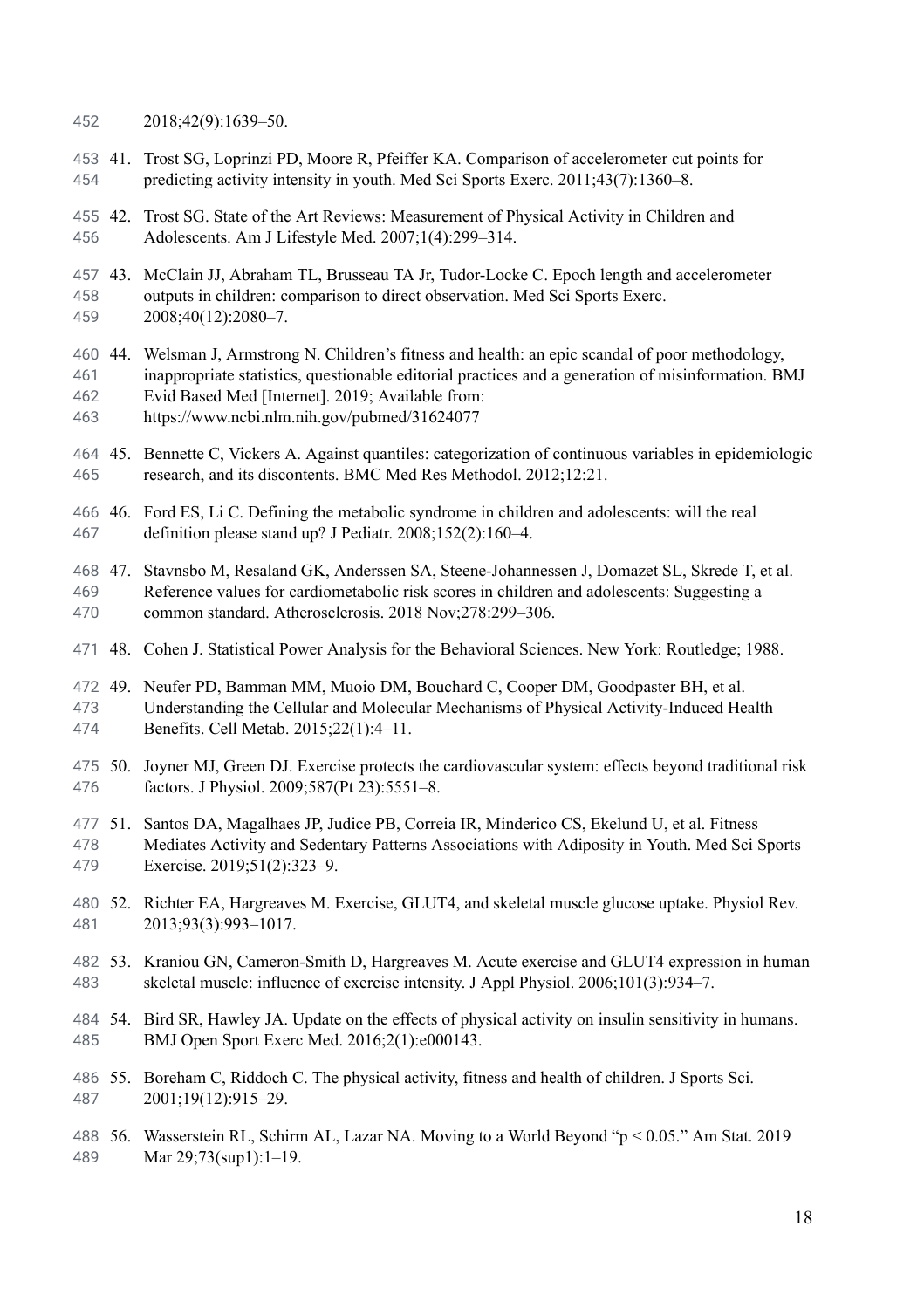- 490 491 57. Hurlbert SH, Levine RA, Utts J. Coup de Grâce for a Tough Old Bull: ["Statistically](http://paperpile.com/b/z4FX7G/gw67) Significant" Expires. Am Stat. 2019 Mar [29;73\(sup1\):352–7.](http://paperpile.com/b/z4FX7G/gw67)
- 492 58. 493 Sterne JA, Davey Smith G. Sifting the [evidence-what's](http://paperpile.com/b/z4FX7G/sLh8) wrong with significance tests? BMJ. 2001 Jan [27;322\(7280\):226–31.](http://paperpile.com/b/z4FX7G/sLh8)
- 494 59. 495 496 59. [Greenland](http://paperpile.com/b/z4FX7G/3mY4) S, Senn SJ, Rothman KJ, Carlin JB, Poole C, Goodman SN, et al. Statistical tests, P values, confidence intervals, and power: a guide to [misinterpretations.](http://paperpile.com/b/z4FX7G/3mY4) Eur J Epidemiol. [2016;31\(4\):337–50.](http://paperpile.com/b/z4FX7G/3mY4)
- 497 498 60. Greenland S. Invited Commentary: The Need for Cognitive Science in [Methodology.](http://paperpile.com/b/z4FX7G/scL6) Am J Epidemiol. [2017;186\(6\):639–45.](http://paperpile.com/b/z4FX7G/scL6)
- 499 500 61. [Armstrong](http://paperpile.com/b/z4FX7G/NLCD) N, Barker AR. Endurance training and elite young athletes. Med Sport Sci. [2011;56:59–83.](http://paperpile.com/b/z4FX7G/NLCD)
- 501 62. Armstrong N, Welsman JR, Kirby BJ. Longitudinal changes in [11‐13‐year‐olds'](http://paperpile.com/b/z4FX7G/fJJa) physical activity. 502 Acta Paediatr [\[Internet\].](http://paperpile.com/b/z4FX7G/fJJa) 2000; Available from:
- 503 <https://onlinelibrary.wiley.com/doi/abs/10.1111/j.1651-2227.2000.tb00384.x>
- 504 63. Kemper HC, Koppes LL. Is physical activity [important](http://paperpile.com/b/z4FX7G/ohbH) for aerobic power in young males and 505 females? Med Sport Sci. [2004;47:153–66.](http://paperpile.com/b/z4FX7G/ohbH)
- 506 64. Ekelund U, Poortvliet E, Nilsson A, Yngve A, [Holmberg](http://paperpile.com/b/z4FX7G/yZJn) A, Sjöström M. Physical activity in 507 508 relation to aerobic fitness and body fat in 14- to [15-year-old](http://paperpile.com/b/z4FX7G/yZJn) boys and girls. Eur J Appl Physiol. 2001 Aug [1;85\(3\):195–201.](http://paperpile.com/b/z4FX7G/yZJn)
- 509 65. Eiberg S, [Hasselstrom](http://paperpile.com/b/z4FX7G/4UDy) H, Grønfeldt V, Froberg K, Svensson J, Andersen LB. Maximum oxygen 510 511 uptake and [objectively](http://paperpile.com/b/z4FX7G/4UDy) measured physical activity in Danish children 6–7 years of age: the Copenhagen school child intervention study. Br J Sports Med. 2005 Oct [1;39\(10\):725–30.](http://paperpile.com/b/z4FX7G/4UDy)
- 512 66. 513 514 66. Dencker M, Thorsson O, Karlsson MK, Lindén C, [Svensson](http://paperpile.com/b/z4FX7G/ivlG) J, Wollmer P, et al. Daily physical activity and its relation to aerobic fitness in [children](http://paperpile.com/b/z4FX7G/ivlG) aged 8–11 years. Eur J Appl Physiol. 2006 Mar 1;96(5):587-92.
- 515 67. Butte NF, Puyau MR, Adolph AL, Vohra FA, Zakeri I. Physical activity in [nonoverweight](http://paperpile.com/b/z4FX7G/u4dC) and 516 overweight Hispanic children and adolescents. Med Sci Sports Exerc. [2007;39\(8\):1257–66.](http://paperpile.com/b/z4FX7G/u4dC)
- 517 68. Dencker M, Bugge A, Hermansen B, Andersen LB. [Objectively](http://paperpile.com/b/z4FX7G/fcRq) measured daily physical activity 518 related to aerobic fitness in young children. J Sports Sci. 2010 [Jan;28\(2\):139–45.](http://paperpile.com/b/z4FX7G/fcRq)
- 519 520 69. Rothman KJ, Greenland S, Lash TL. Modern Epidemiology. Wolters Kluwer [Health/Lippincott](http://paperpile.com/b/z4FX7G/tHMr) [Williams](http://paperpile.com/b/z4FX7G/tHMr) & Wilkins; 2008.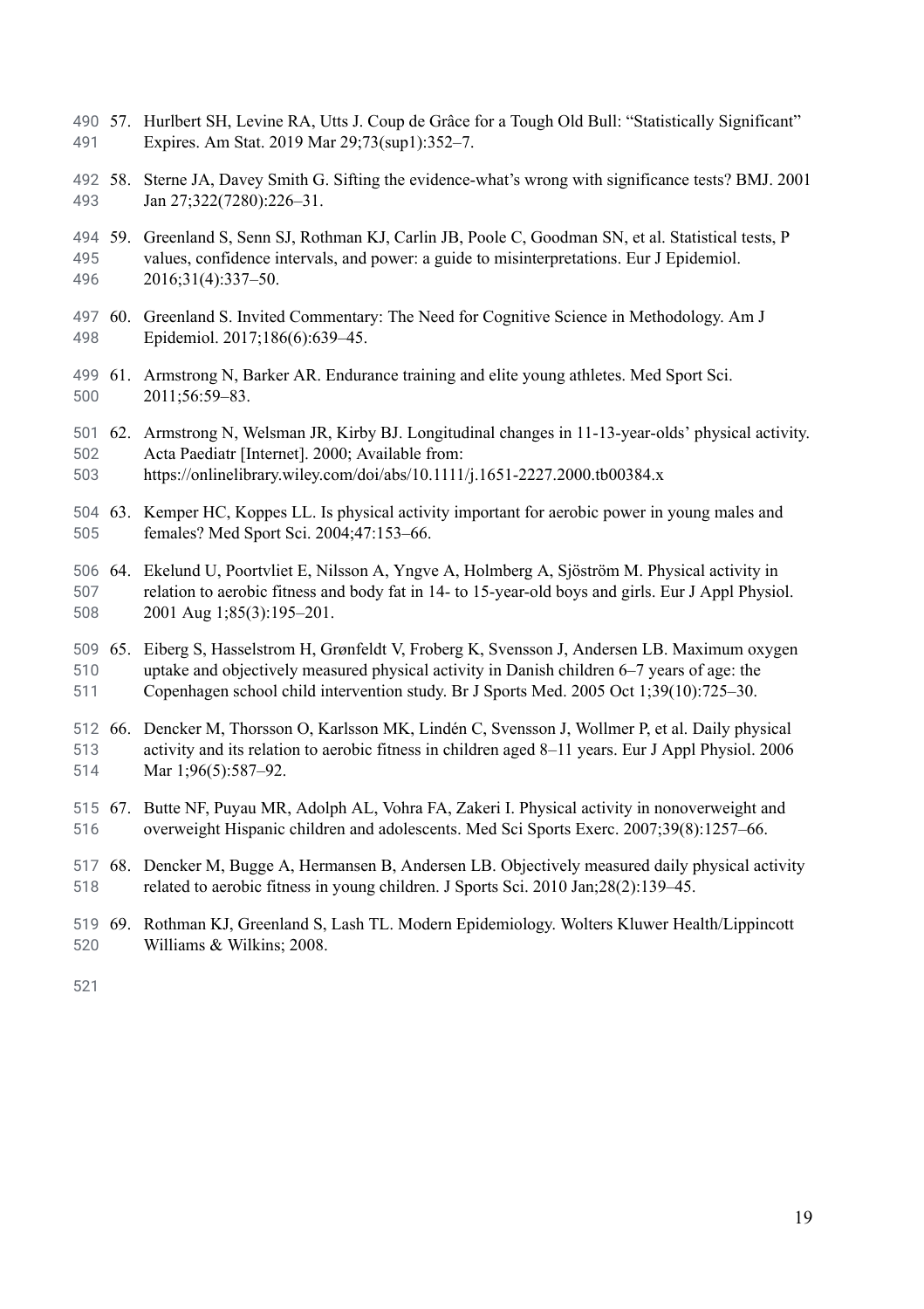## **Supplementary data**

## **1. Risk of bias assessment**





Risk of bias assessment - Intervention studies

\* Non-randomized controlled interventions<br>\*\* Effect modification analysis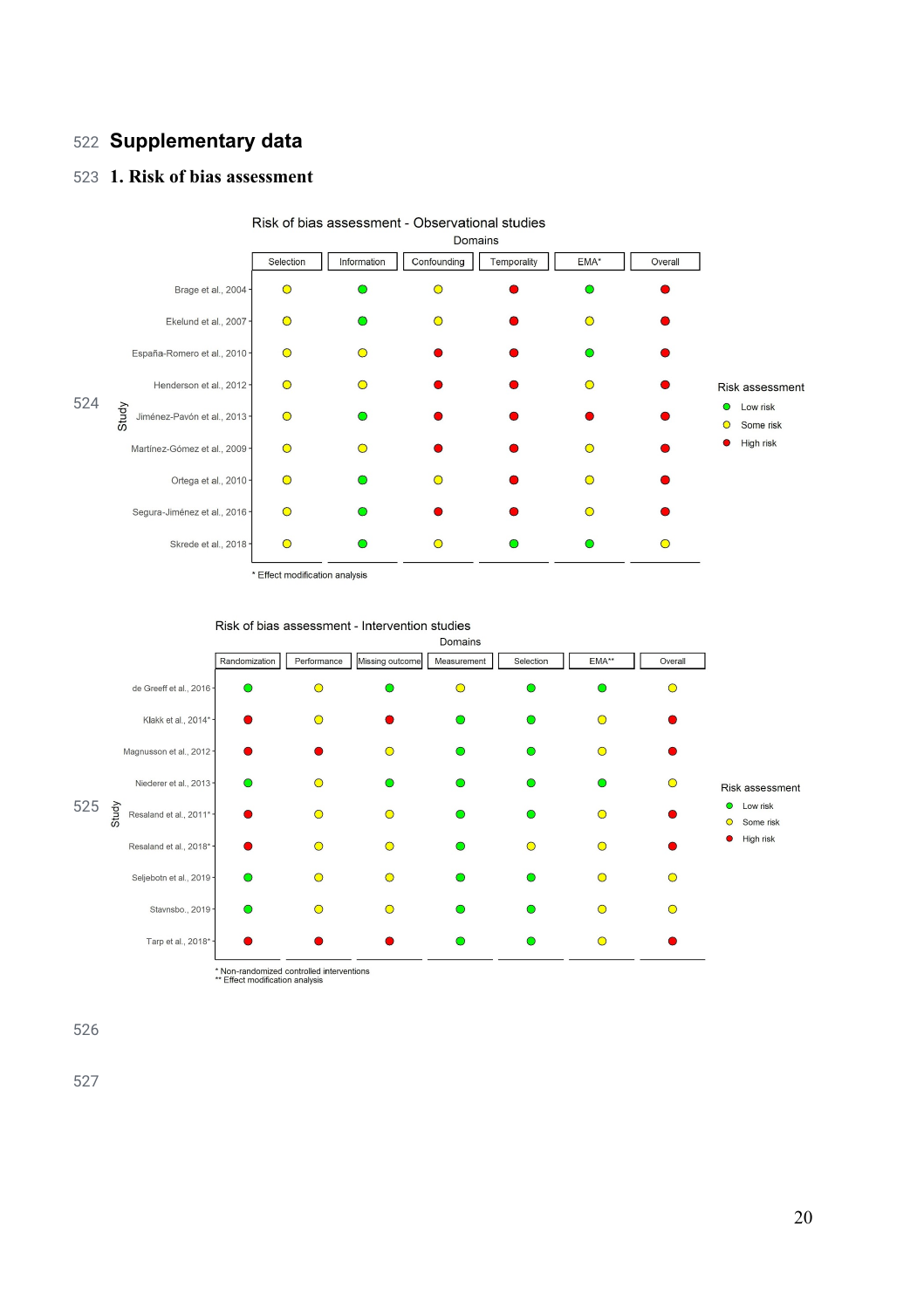## **2. Full search strategy in PubMed**

- #1 child[Title/Abstract] OR childhood[Title/Abstract] OR children[Title/Abstract] OR
- children's[Title/Abstract] OR youth[Title/Abstract] OR youths[Title/Abstract] OR
- adolescen\*[Title/Abstract] OR young[Title/Abstract] OR school[Title/Abstract] OR
- school-aged[Title/Abstract] OR "school aged"[Title/Abstract] OR child[MeSH] OR
- Adolescent[MeSH] OR pupils[Title/Abstract] OR "early life"[Title/Abstract] OR teen[Title/Abstract]
- OR teens[Title/Abstract] OR teenage[Title/Abstract] OR teenagers[Title/Abstract] OR
- puberty[Title/Abstract] OR prepubertal[Title/Abstract] OR prepubescence[Title/Abstract] OR
- pubertal[Title/Abstract] OR pubescence[Title/Abstract] OR pediatric[Title/Abstract]

## AND

- #2 "physical activity"[Title/Abstract] OR "physical activities"[Title/Abstract] OR "physically
- active"[Title/Abstract] OR "physical exercise"[Title/Abstract] OR exercise\*[Title/Abstract] OR
- walk\*[Title/Abstract] OR PA[Title/Abstract] OR "moderate physical activity"[Title/Abstract] OR
- "moderate-to-vigorous physical"[Title/Abstract] OR "moderate to vigorous physical
- activity"[Title/Abstract] OR MVPA[Title/Abstract] OR "vigorous physical activity"[Title/Abstract]
- OR VPA[Title/Abstract] OR activity[Title/Abstract] OR intensity[Title/Abstract] OR "energy
- expenditure"[Title/Abstract] OR PAEE[Title/Abstract] OR accelerometer[Title/Abstract] OR
- accelerometry[Title/Abstract] OR objectively[Title/Abstract] OR "objectively
- measured"[Title/Abstract] OR "activity monitor"[Title/Abstract] OR device[Title/Abstract] OR
- "device-based"[Title/Abstract] OR "device-measured"[Title/Abstract] OR monitors[Title/Abstract] OR
- Actigraph[Title/Abstract] OR MTI[Title/Abstract] OR csa[Title/Abstract] OR "computer
- science"[Title/Abstract] OR application[Title/Abstract] OR ActivPAL[Title/Abstract] OR
- GENEActiv[Title/Abstract] OR Actiheart[Title/Abstract] OR Axivity[Title/Abstract]

## AND

- #3 "cardiorespiratory fitness"[Title/Abstract] OR "cardiopulmonary fitness"[Title/Abstract] OR
- "cardiovascular fitness"[Title/Abstract] OR fitness[Title/Abstract] OR "aerobic fitness"[Title/Abstract]
- OR "physical fitness"[Title/Abstract] OR "maximal oxygen uptake"[Title/Abstract] OR "maximal
- oxygen consumption"[Title/Abstract] OR "maximum oxygen uptake"[Title/Abstract] OR "maximum
- oxygen consumption"[Title/Abstract] OR VO2\*[Title/Abstract] OR "aerobic capacity"[Title/Abstract]
- OR "peak oxygen uptake"[Title/Abstract] OR "peak oxygen consumption"[Title/Abstract] OR "power
- output"[Title/Abstract]

## AND

- #4 obesity[Title/Abstract] OR overweight[Title/Abstract] OR fat[Title/Abstract] OR
- fatness[Title/Abstract] OR BMI[Title/Abstract] OR "body mass index"[Title/Abstract] OR "waist
- circumference"[Title/Abstract] OR "hip circumference"[Title/Abstract] OR "waist-hip
- ratio"[Title/Abstract] OR WHR[Title/Abstract] OR "abdominal fat"[Title/Abstract] OR "visceral
- fat"[Title/Abstract] OR adiposity[Title/Abstract] OR "central obesity"[Title/Abstract] OR "fat
- mass"[Title/Abstract] OR skinfold[Title/Abstract] OR "sum of skinfold"[Title/Abstract] OR "blood
- pressure"[Title/Abstract] OR hypertension[Title/Abstract] OR hypertensive[Title/Abstract] OR
- dyslipidemia[Title/Abstract] OR dyslipidaemia[Title/Abstract] OR lipids[Title/Abstract] OR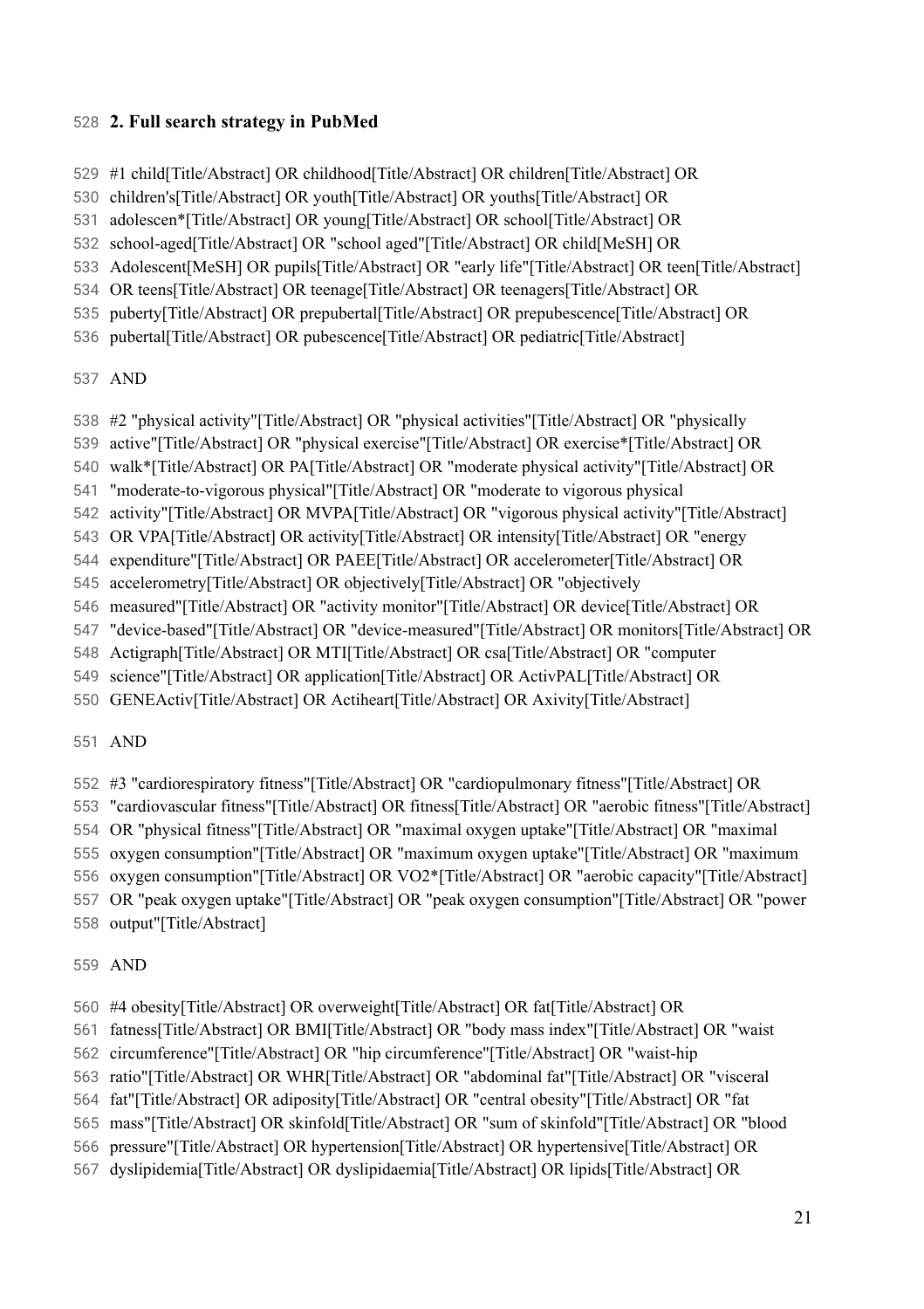- 568 lipoproteins[Title/Abstract] OR cholesterol[Title/Abstract] OR HDL[Title/Abstract] OR "high-density
- 569 lipoprotein"[Title/Abstract] OR LDL[Title/Abstract] OR "low-density lipoprotein"[Title/Abstract] OR
- 570 triglycerides[Title/Abstract] OR hypertriglyceridemia[Title/Abstract] OR "bone health"[Title/Abstract]
- 571 OR osteoporosis[Title/Abstract] OR osteopenia[Title/Abstract] OR "peak bone mass"[Title/Abstract]
- 572 OR diabetes[Title/Abstract] OR pre-diabetes[Title/Abstract] OR "metabolic syndrome"[Title/Abstract]
- 573 OR "carbohydrate metabolism"[Title/Abstract] OR "glucose intolerance"[Title/Abstract] OR
- 574 hyperinsulinemia[Title/Abstract] OR hyperinsulinaemia[Title/Abstract] OR "insulin
- 575 resistance"[Title/Abstract] OR cardiometabolic[Title/Abstract] OR cardiovascular[Title/Abstract] OR
- 576 coronary[Title/Abstract] OR atherosclero\*[Title/Abstract] OR morbidity[Title/Abstract] OR
- 577 "cardiovascular disease risk factor"[Title/Abstract] OR "cardio-metabolic risk factor"[Title/Abstract]
- 578 OR "metabolic risk factor"[Title/Abstract] OR "CVD risk factor"[Title/Abstract] OR "clustered
- 579 cardio-metabolic risk"[Title/Abstract] OR "cardiovascular disease risk factors"[Title/Abstract] OR
- 580 "cardio-metabolic risk factors"[Title/Abstract] OR "metabolic risk factors"[Title/Abstract] OR "CVD
- 581 risk factors"[Title/Abstract] OR "clustered cardio-metabolic risk"[Title/Abstract] OR
- 582 cluster[Title/Abstract] OR clustering[Title/Abstract] OR "composite score"[Title/Abstract] OR
- 583 "composite risk score"[Title/Abstract] OR "z score"[Title/Abstract] OR z-score[Title/Abstract] OR "z
- 584 scores"[Title/Abstract] OR z-scores[Title/Abstract]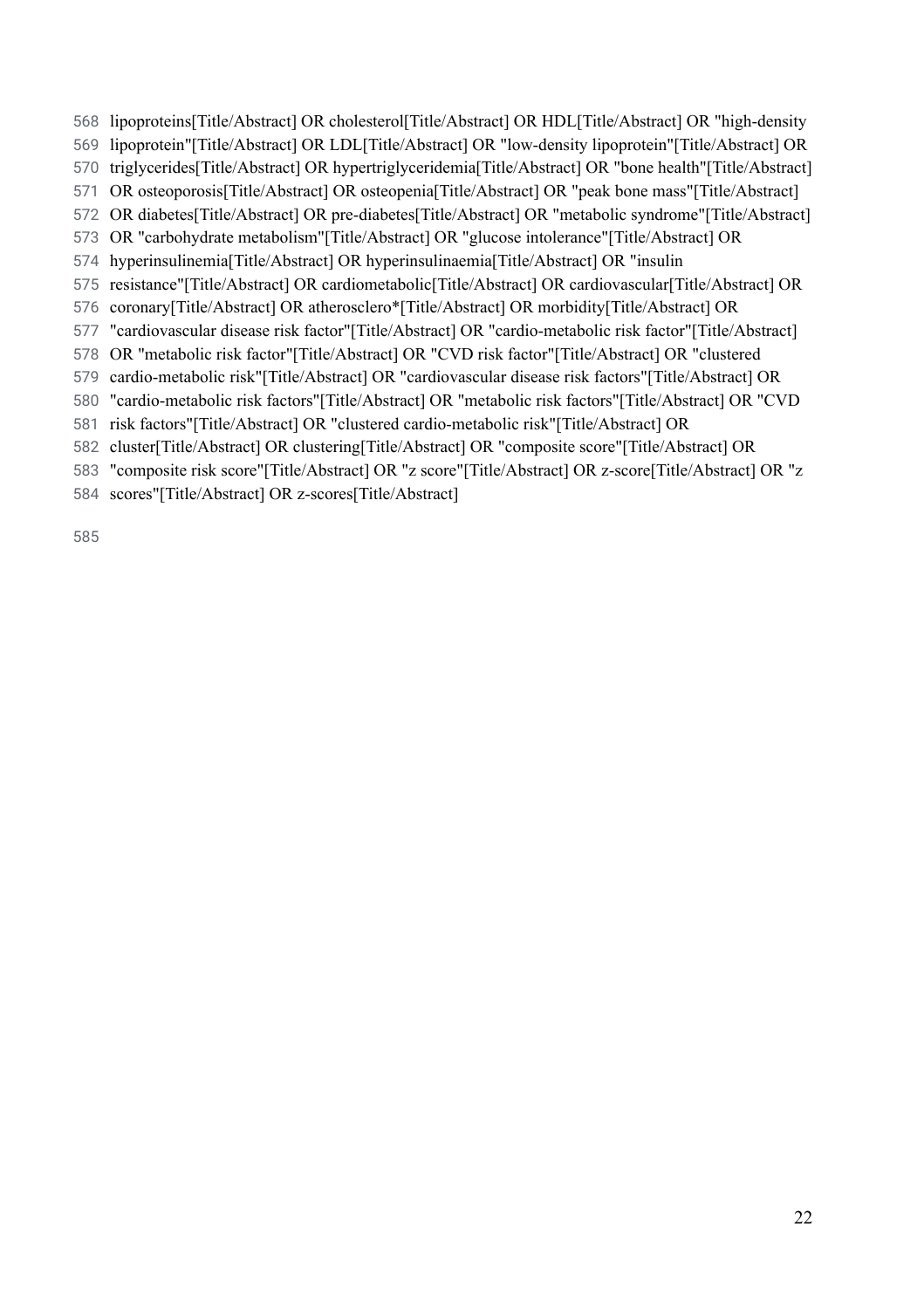## 586 **3. Risk of bias tools**

### 587 **Risk of bias tool – Observational studies**

### 588 *Selection bias;*

| 593               |                                                         | - Highest bias risk possible in the domain: some risk of bias                                                                                                                                                                                                                                |  |  |  |
|-------------------|---------------------------------------------------------|----------------------------------------------------------------------------------------------------------------------------------------------------------------------------------------------------------------------------------------------------------------------------------------------|--|--|--|
|                   |                                                         | 594 Information bias;                                                                                                                                                                                                                                                                        |  |  |  |
| 595<br>596<br>597 | 4)                                                      | For exposures that can vary in amount or level, did the study examine different levels of the exposure as<br>related to the outcome (e.g., categories of exposure, or exposure measured as continuous variable)? $Y/$<br>$PY / PN / N / NI$ – maximal rating on this item; some risk of bias |  |  |  |
| 598<br>599        |                                                         | 5) Were the exposure measures (independent variables) clearly defined, valid, reliable, and implemented<br>consistently across all study participants? Y / PY / PN / N / NI                                                                                                                  |  |  |  |
| 600<br>601        | 6)                                                      | Were the outcome measures (dependent variables) clearly defined, valid, reliable, and implemented<br>consistently across all study participants? Y / PY / PN / N / NI                                                                                                                        |  |  |  |
| 602<br>603        | 7)                                                      | Was a sample size justification, power description, or variance and effect estimates provided? $Y / PY$ /<br>$PN / N / NI$ - maximal rating on this item; some risk of bias                                                                                                                  |  |  |  |
| 604               |                                                         | - Highest bias risk possible in the domain: high risk of bias                                                                                                                                                                                                                                |  |  |  |
|                   |                                                         | 605 Bias due to confounding;                                                                                                                                                                                                                                                                 |  |  |  |
| 606<br>607        | 8)                                                      | Were key potential confounding variables measured and adjusted statistically for their impact on the<br>relationship between exposure(s) and outcome(s)? $Y / PY / PN / N / NI$                                                                                                              |  |  |  |
| 608               |                                                         | - Highest bias risk possible in the domain: high risk of bias                                                                                                                                                                                                                                |  |  |  |
| 609               |                                                         | Bias due to temporality;                                                                                                                                                                                                                                                                     |  |  |  |
| 610<br>611        | 9)                                                      | For the analyses in this paper, were the exposure(s) of interest measured prior to the outcome(s) being<br>measured? Y / PY / PN / N / NI                                                                                                                                                    |  |  |  |
| 612<br>613        |                                                         | 10) Was the exposure(s) assessed more than once over time? $Y / PY / PN / N / NI$<br>11) Was the timeframe sufficient so that one could reasonably expect to see an association                                                                                                              |  |  |  |
| 614               |                                                         | - Highest bias risk possible in the domain: high risk of bias                                                                                                                                                                                                                                |  |  |  |
| 615               | Bias in the effect modification analysis (ICEMAN tool); |                                                                                                                                                                                                                                                                                              |  |  |  |
| 616               |                                                         | 12) Was the direction of effect modification correctly hypothesized a priori? $Y / PY / PN / NN / NI$<br>13) Was the effect modification supported by prior evidence? $Y / PY / PN / N / NI$                                                                                                 |  |  |  |
| 617<br>618<br>619 |                                                         | 14) Does a test for interaction suggest that chance is an unlikely explanation of the apparent effect<br>modification? Y / PY / PN / N / NI                                                                                                                                                  |  |  |  |
| 620<br>621        |                                                         | 15) Did the authors test only a small number of effect modifiers or consider the number in their statistical<br>analysis? Y / PY / PN / N / NI                                                                                                                                               |  |  |  |
| 622               |                                                         | 16) If the effect modifier is a continuous variable, were arbitrary cut points avoided? $Y / PY / PN / NN / NI$                                                                                                                                                                              |  |  |  |
| 623               |                                                         | - Highest bias risk possible in the domain: high risk of bias                                                                                                                                                                                                                                |  |  |  |
| 624               |                                                         |                                                                                                                                                                                                                                                                                              |  |  |  |

1) Were all subjects recruited from the same or similar populations, and inclusion and exclusion criteria

pre-specified and applied uniformly to all participants? Y / PY / PN / N / NI 2) Was the participation rate of eligible persons at least 50%?  $Y / PY / PN / N / NI$ 

3) Was loss to follow-up after baseline  $20\%$  or less? Y / PY / PN / N / NI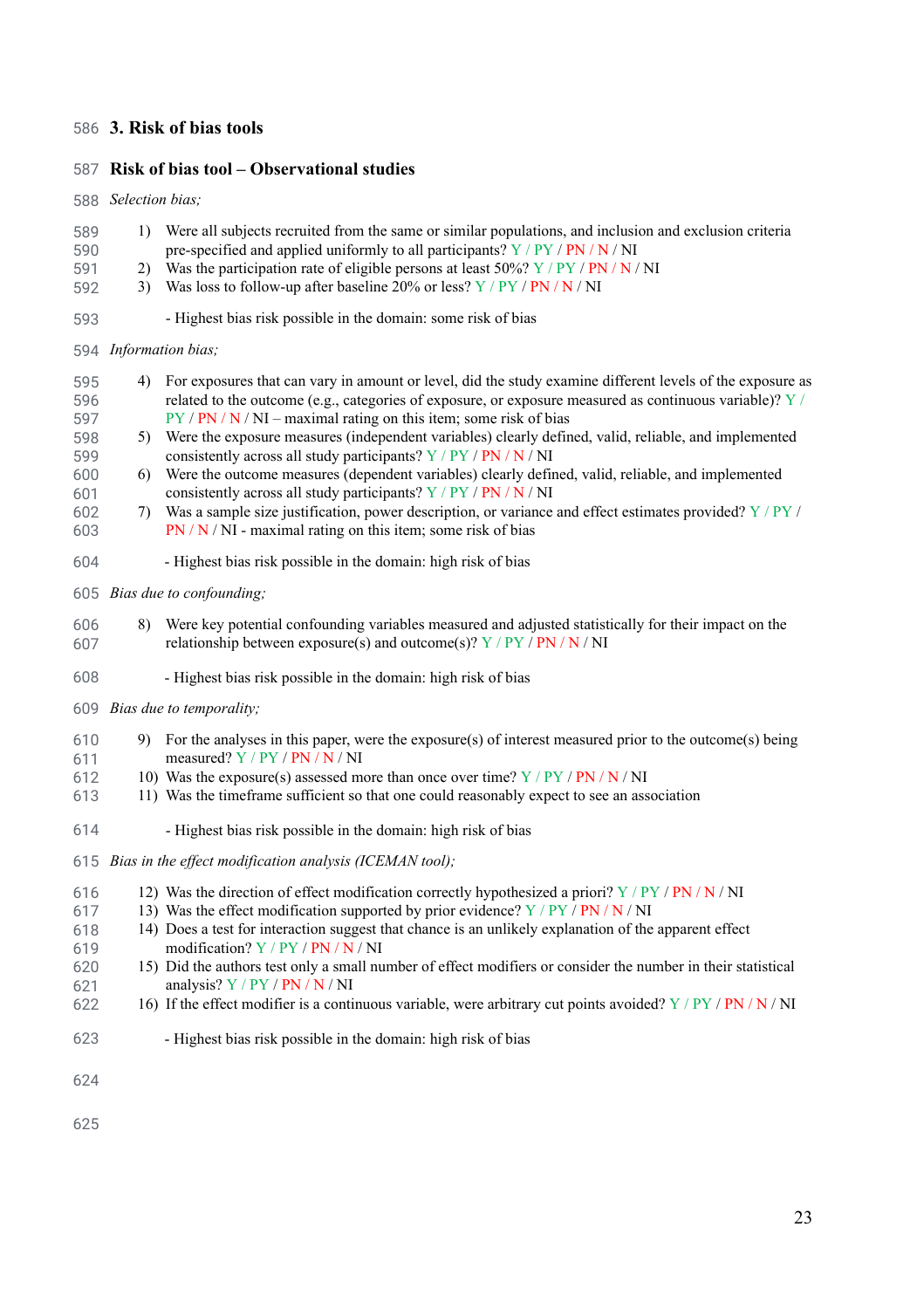### 626 **Risk of bias tool – Intervention studies**

- 627 *Bias arising from the randomization process;*
- 628 1. Was group allocation done by random sequence generation?  $Y / PY / PN / N / NI$
- 629 2. Were the allocations concealed?  $Y / PY / PN / N / NI$
- 630 *Bias due to deviations from intended interventions;*
- 631 3. Were there any unexpected deviances from the intervention, likely to affect the results (i.e. comparators
- 632 633 wanting to be in the intervention group, and therefore seeking experimental conditions)?  $Y / PY / PN$ N / NI
- 634 *Bias due to missing outcome data;*
- 635 4. Was incomplete outcome data reported and addressed appropriately?  $Y / PY / PN / N / NI$
- 636 5. Was the dropout rate identical between groups?  $Y / PY / PN / N / NI$
- 637 6. Is it likely that missing data of the outcome depended on its true value?  $Y / PY / PN / N / NI$
- 638 *Bias in measurements of the outcome;*
- 639 640 7. Is it likely that outcome assessment was influenced by knowledge of intervention received?  $Y / PY / PN$ / N / NI
- 641 8. Were measurements of CRF and outcomes identical between groups?  $Y / PY / PN / N / NI$
- 642 9. Was the intervention and/or follow-up period sufficient for changes in outcome to occur?  $Y / PY / PN / P$
- 643 N / NI
- 644 *Bias in selection of the reported results;*
- 645 10. Was the sub-group or interaction analysis pre-specified in a published protocol?  $Y / PY / PN / NN / NI$
- 646 11. Were sub-groups defined identically (and with identical baseline CRF)?  $Y / PY / PN / NN / NI$
- 647 *Bias in the ef ect modification analysis (ICEMAN tool);*
- 648 12. Was the direction of effect modification correctly hypothesized a priori?  $Y / PY / PN / NN / NI$
- 649 13. Was the effect modification supported by prior evidence?  $Y / PY / PN / N / NI$
- 650 14. Does a test for interaction suggest that chance is an unlikely explanation of the apparent effect
- 651 modification? Y / PY / PN / N / NI
- 652 653 15. Did the authors test only a small number of effect modifiers or consider the number in their statistical analysis? Y / PY / PN / N / NI
- 654 16. If the effect modifier is a continuous variable, were arbitrary cut points avoided?  $Y / PY / PN / NN / NI$
- 655 Every domain can induce high risk of bias depending on each setting.

#### 656 **Response options – all questions, both risk of bias tools:**

- 657 1. Y (Yes)
- 658 2. PY (Probably yes)
- 659 3. PN (Probably no)
- 660 4. N (No)
- 661 5. NI (No information)

### 662 **Algorithm for RoB classification – both risk of bias tools:**

- 663 Overall rating based on 'highest' risk of bias classification across domains
- 664 Rated as (domain-based + overall);
- 665 Low risk of bias
- 666 Some risk of bias
- 667 High risk of bias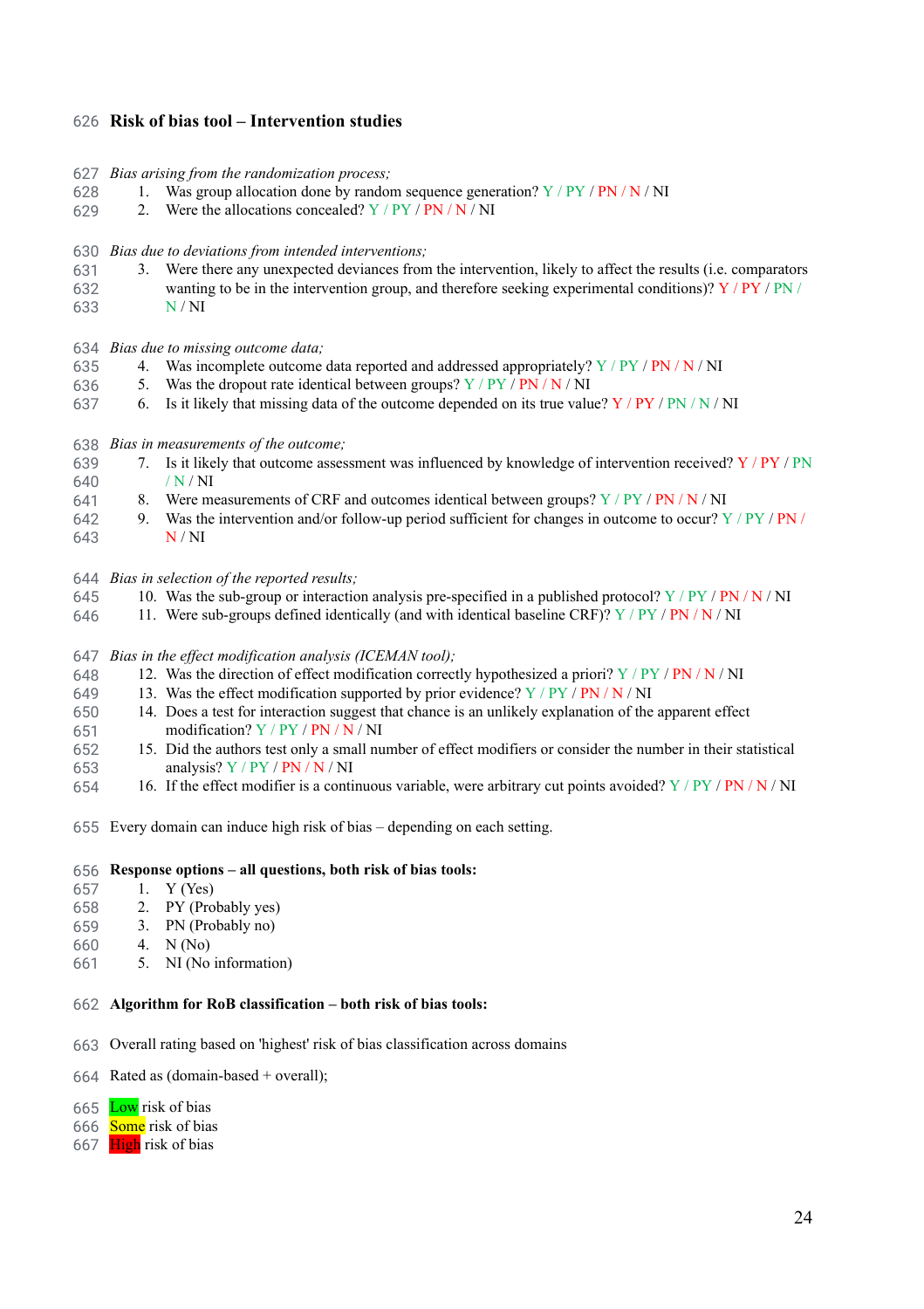## 668 **Tables**

## 669

### 670 *Table 1. Inclusion criteria.*

|                         | <b>Inclusion criteria</b>                                                                                                                                         | <b>Exclusion criteria</b>                                                                                                   |
|-------------------------|-------------------------------------------------------------------------------------------------------------------------------------------------------------------|-----------------------------------------------------------------------------------------------------------------------------|
| <b>Setting</b>          | All countries                                                                                                                                                     | <b>None</b>                                                                                                                 |
|                         | Ostensibly healthy children under 18 years of<br>age                                                                                                              | Mean age at or above 18 years                                                                                               |
| <b>Participants</b>     | If measurements are repeated, mean age<br>must be < 18 years at all time-points                                                                                   | Studies specifically on elite athletes or<br>participants with known pre-existing<br>conditions (including obesity)         |
|                         | Physical activity and cardiorespiratory fitness                                                                                                                   | Other exposures                                                                                                             |
| <b>Exposures</b>        | Association between physical activity and<br>cardiometabolic outcome across levels of<br>cardiorespiratory fitness                                                | No analyses of effect modification by<br>cardiorespiratory fitness between physical<br>activity and cardiometabolic outcome |
|                         | Subgroups by cardiorespiratory fitness defined<br>on baseline values in the intervention studies                                                                  |                                                                                                                             |
| <b>Outcomes</b>         | At least one measure of cardiometabolic risk<br>(body composition, blood pressure, blood<br>lipids, glucose, insulin, fitness, clustered risk<br>score)           | Studies without any relevant outcomes                                                                                       |
| <b>Study type</b>       | Observational studies with objective measure<br>of physical activity, or experimental studies<br>with a physical activity intervention and a<br>control condition | Qualitative studies                                                                                                         |
| <b>Publication type</b> | Journal article                                                                                                                                                   | Conference abstract, study protocol,<br>review, report, book                                                                |
| <b>Publication year</b> | 2001 onwards                                                                                                                                                      | Before 2001                                                                                                                 |
| Language                | English, Scandinavian languages                                                                                                                                   | Any other language                                                                                                          |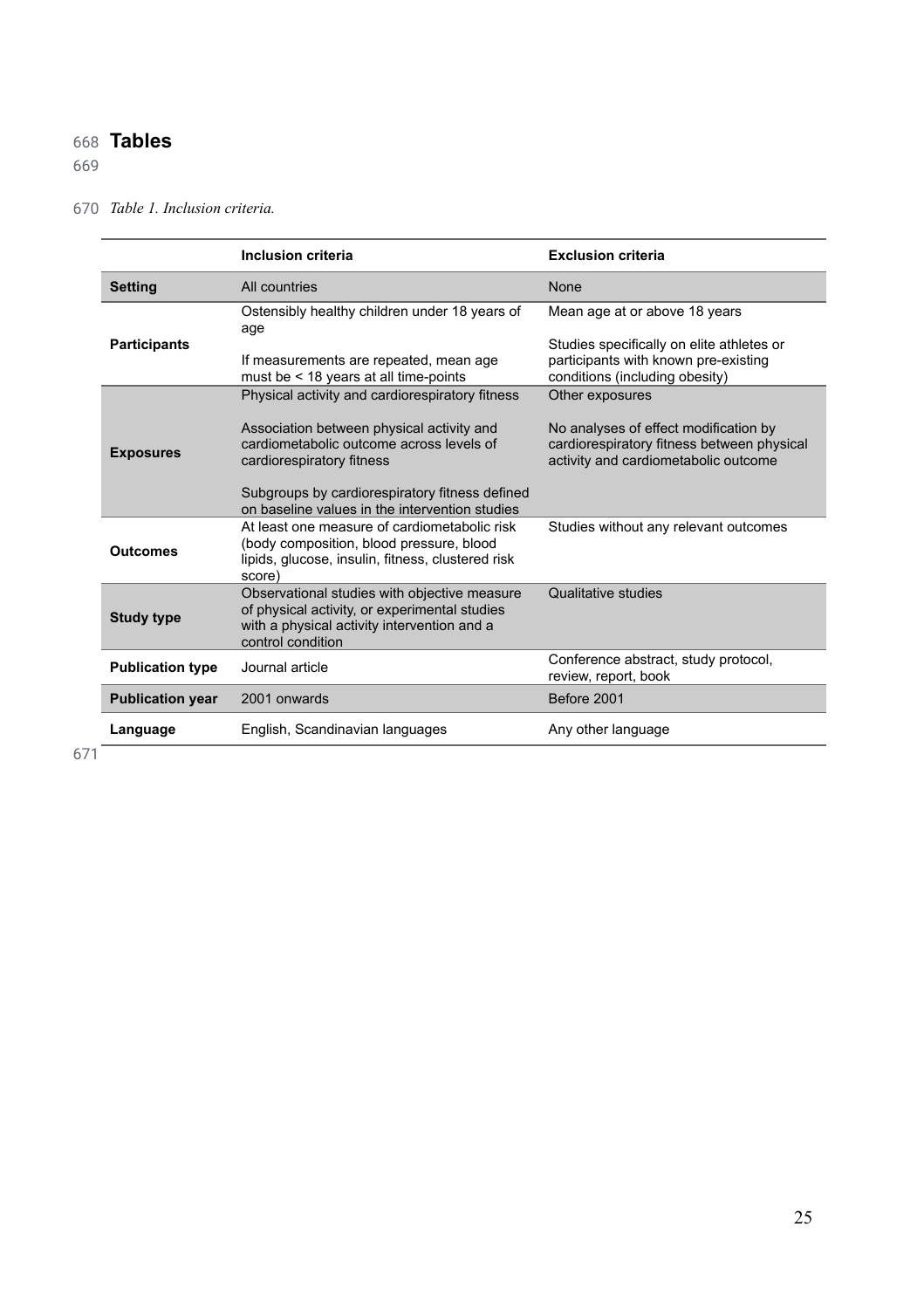### 672 *Table 2. Summary of the included observational studies.*

| <b>Study and design</b>                                                             | <b>Number of</b><br>participants | <b>Baseline age</b><br>Mean (SD)     | <b>Assessment of</b><br>physical activity | Assessment of<br><b>CRF</b>        | <b>Outcome</b>                | <b>Finding</b>     |
|-------------------------------------------------------------------------------------|----------------------------------|--------------------------------------|-------------------------------------------|------------------------------------|-------------------------------|--------------------|
| Brage et al., 2004 (22)<br><b>EYHS Denmark</b><br>Cross-sectional                   | 301                              | 9.6(0.4)                             | MTI Actigraph                             | Maximal<br>cycle-ergometer<br>test | <b>Clustered CMR</b><br>score |                    |
| Ekelund et al., 2007 (12)<br>EYHS Denmark, Portugal, Estonia<br>Cross-sectional     | 1709                             | 9.7(0.4)<br>$15.5(0.5)^a$            | MTI Actigraph                             | Maximal<br>cycle-ergometer<br>test | <b>Clustered CMR</b><br>score |                    |
| España-Romero et al., 2010 (25)<br><b>HELENA study, Zaragoza</b><br>Cross-sectional | 254                              | Range:<br>$12.5 - 17.5$ <sup>b</sup> | ActiGraph GT1M                            | 20 m shuttle-run                   | Abdominal fat<br>content      |                    |
| Henderson et al., 2012 (27)<br><b>QUALITY study</b><br>Cross-sectional              | 424                              | 9.7(0.9)                             | ActiGraph LS7164                          | Maximal<br>cycle-ergometer<br>test | Insulin sensitivity           |                    |
| Jiménez-Pavón et al., 2013 (21)<br><b>HELENA</b> study<br>Cross-sectional           | 711                              | Range:<br>$12.5 - 17.5$ <sup>b</sup> | ActiGraph GT1M                            | 20 m shuttle-run                   | Insulin sensitivity           | l c                |
| Martínez-Gómez et al., 2009 (24)<br><b>AFINOS study</b><br>Cross-sectional          | 202                              | 14.8(1.3)                            | ActiGraph GT1M                            | 20 m shuttle-run                   | <b>Clustered CMR</b><br>score | $\nearrow_{\rm A}$ |
| Ortega et al., 2010 (23)<br><b>EYHS Sweden</b><br>Cross-sectional                   | 763                              | 9.5(0.4)<br>$15.5(0.4)^a$            | MTI Actigraph                             | Maximal<br>cycle-ergometer<br>test | Abdominal adiposity           |                    |
| Segura-Jiménez et al., 2016 (26)<br><b>UP&amp;DOWN study</b><br>Cross-sectional     | 482                              | 8.1(1.5)<br>14 $(1.6)^a$             | ActiGraph GT1M,<br>$GT3X, GT3X+$          | 20 m shuttle-run                   | <b>Clustered CMR</b><br>score | 7                  |
| Skrede et al., 2018 (20)<br>ASK study*<br>Prospective $(\pm 7 \text{ months})$      | 718                              | 10.2(0.3)                            | ActiGraph GT3X,<br>$GT3X+$                | Andersen<br>shuttle-run test       | <b>Clustered CMR</b><br>score |                    |

673 ↑, Significant effect modification in favor of low-fit;  $\lambda$ , Non-significant effect modification in favor of low-fit;  $\rightarrow$ , No effect 674 modification; ↘ , Non-significant effect modification in favor of high-fit; ↓, Significant effect modification in favor of

675 high-fit; CRF, Cardiorespiratory fitness; CMR, Cardiometabolic risk; <sup>a</sup>Included both children and adolescents; <sup>b</sup>No mean or

676 sd reported; 'Only significant among females; <sup>d</sup>Use of three different risk scores – one yielded significant results, one yielded

677 borderline significant results, and one yielded non-significant results; \*The same study sample and outcome as [\(31\)](https://paperpile.com/c/z4FX7G/gJAG) , but

678 different study design

679

680

681

682

683

- 684
- 685
- 686

687

688

- 689
- 690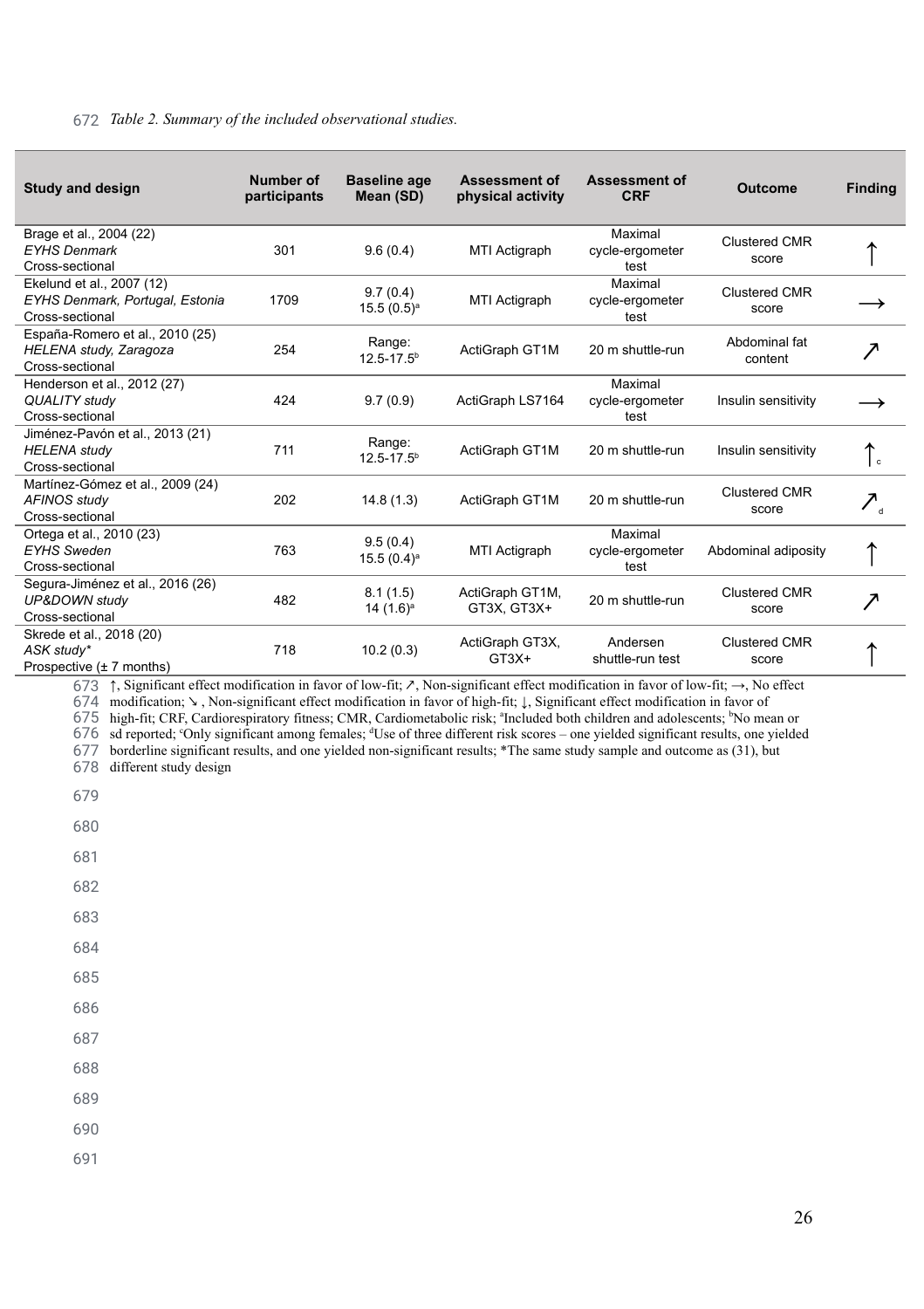### 692 *Table 3. Summary of the included intervention studies.*

| <b>Study and design</b>                                                                             | <b>Number of</b><br>participants | <b>Baseline age</b><br>Mean (SD) | <b>Intervention</b><br>characteristics                                | <b>Assessment of</b><br><b>CRF</b>         | <b>Outcome</b>                                                        | <b>Finding</b>                                 |
|-----------------------------------------------------------------------------------------------------|----------------------------------|----------------------------------|-----------------------------------------------------------------------|--------------------------------------------|-----------------------------------------------------------------------|------------------------------------------------|
| de Greeff et al., 2016 (30)<br>F&V study<br>Cluster-randomized<br>controlled trial                  | 376                              | 8.1(0.8)                         | 22 weeks school<br>intervention - 30 min PA<br>3 times/wk             | Shuttle-run test                           | Cardiorespiratory<br>fitness                                          |                                                |
| Klakk et al., 2014 (35)<br><b>CHAMPS DK study</b><br>Non-randomized controlled<br>intervention      | 712                              | 8.5(1.4)                         | 2 years trebling of<br>curricular PE - 270<br>min/wk                  | Andersen<br>shuttle-run test               | <b>Clustered CMR</b><br>score                                         | $\mathsf{L}_{\mathsf{b}}$                      |
| Magnusson et al., 2012 (36)<br>Reykjavik, Iceland<br>Cluster-randomized<br>controlled trial         | 166                              | 7.4(0.4)                         | 2-year teacher-led school<br>intervention focusing on<br>increased PA | Maximal<br>cycle-ergometer<br>test         | BC &<br>cardiorespiratory<br>fitness                                  |                                                |
| Niederer et al., 2013 (29)<br>Ballabeina study<br>Cluster-randomized<br>controlled trial            | 616                              | 5.2(0.6)                         | 1-year school<br>intervention - 45 min PA<br>4 times/wk               | 20 m shuttle-run                           | Adiposity <sup>1</sup> ,<br>Cardiorespiratory<br>fitness <sup>2</sup> | ۱.,                                            |
| Resaland et al., 2011 (33)<br>Sogndal study<br>Non-randomized controlled<br>intervention            | 188                              | 9.2(0.3)                         | 2-year school<br>intervention $-60$ min<br>daily PA                   | Direct $VO2peak$<br>on treadmill           | Cardiorespiratory<br>fitness                                          |                                                |
| Resaland et al., 2018 (34)<br>Sogndal study<br>Non-randomized controlled<br>intervention            | 171                              | 9.2(0.3)                         | 2-year school<br>intervention $-60$ min<br>daily PA                   | Direct VO <sub>2peak</sub><br>on treadmill | <b>Clustered CMR</b><br>score                                         | $\mathcal{F}_{\scriptscriptstyle{\mathsf{b}}}$ |
| Seljebotn et al., 2019 (28)<br><b>Active School study</b><br>Cluster-randomized<br>controlled trial | 364                              | Range:<br>$8 - 10^a$             | 10-month school<br>intervention - increase<br>PA by 190 min/wk        | Andersen<br>shuttle-run test               | Cardiorespiratory<br>fitness                                          | $\overline{\phantom{a}}$                       |
| Stavnsbo et al., 2019 (31)<br>ASK study*<br>Cluster-randomized<br>controlled trial                  | 769                              | 10.2(0.3)                        | 7-month school<br>intervention - increase<br>PA by 165 min/wk         | Andersen<br>shuttle-run test               | <b>Clustered CMR</b><br>score                                         | $\vert$ c                                      |
| Tarp et al., 2018 (32)<br><b>CHAMPS DK study</b><br>Non-randomized controlled<br>intervention       | 312                              | 7.8(1.3)                         | 2 to 6.5 years trebling of<br>curricular PE - 270<br>min/wk           | Andersen<br>shuttle-run test               | <b>Clustered CMR</b><br>score                                         | $Z_{\rm h}$                                    |

693 ↑, Significant effect modification in favor of low-fit; ↗, Non-significant effect modification in favor of low-fit; →, No effect

694 modification; ↘ , Non-significant effect modification in favor of high-fit; ↓, Significant effect modification in favor of

695 high-fit; PA, Physical activity; CRF, Cardiorespiratory fitness; BC, Body composition; PE, Physical education; CMR,

696 Cardiometabolic risk; "No mean or sd reported; <sup>b</sup>Low and high CRF groups defined as part of a standardized clustered risk

697 score; "Significant interactions also for systolic blood pressure and Total:HDL cholesterol ratio; \*The same study sample and

698 outcome as (20), but different study design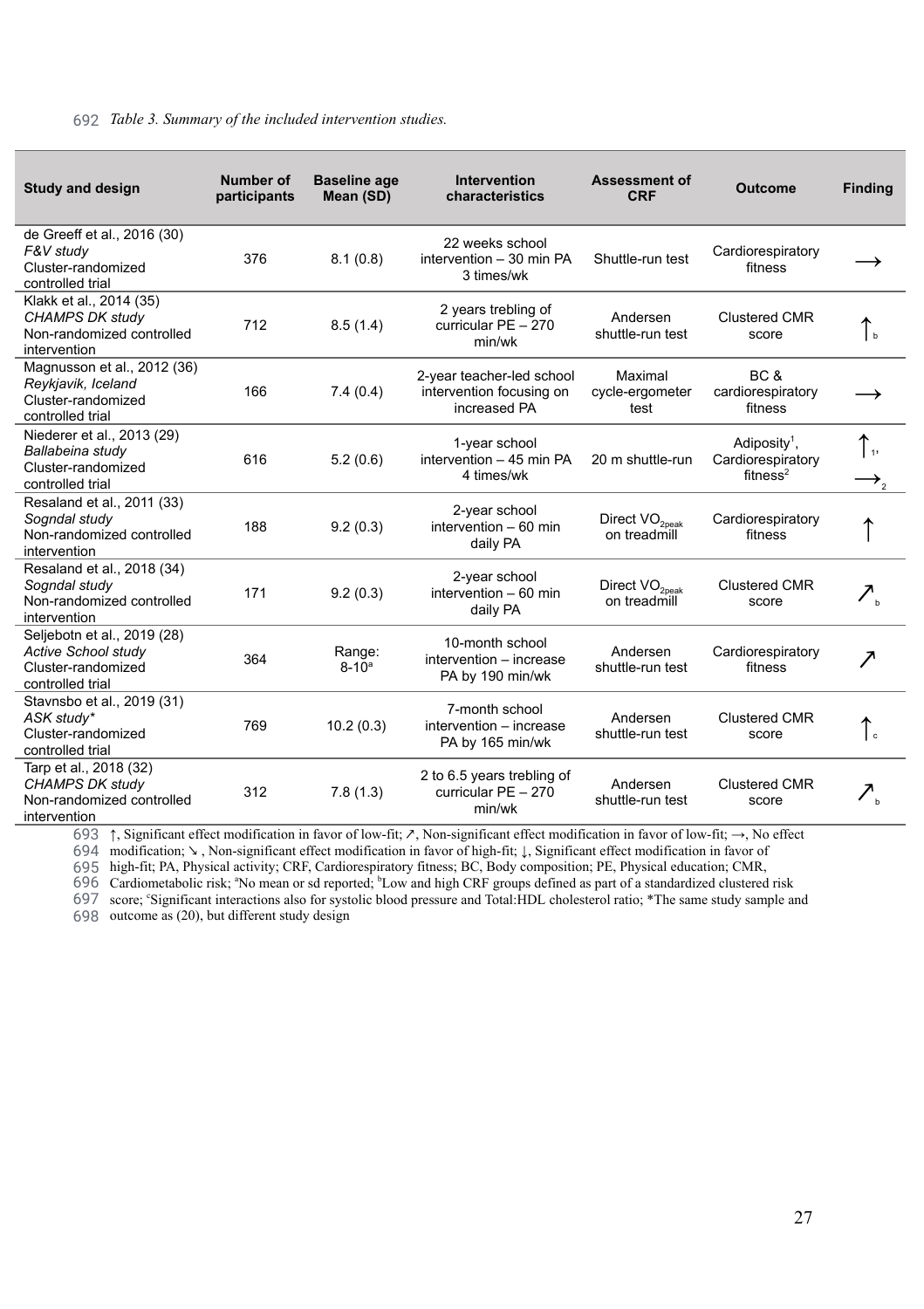## **Figures**



<span id="page-28-0"></span>*Figure 1. Flow diagram of the study inclusion process.*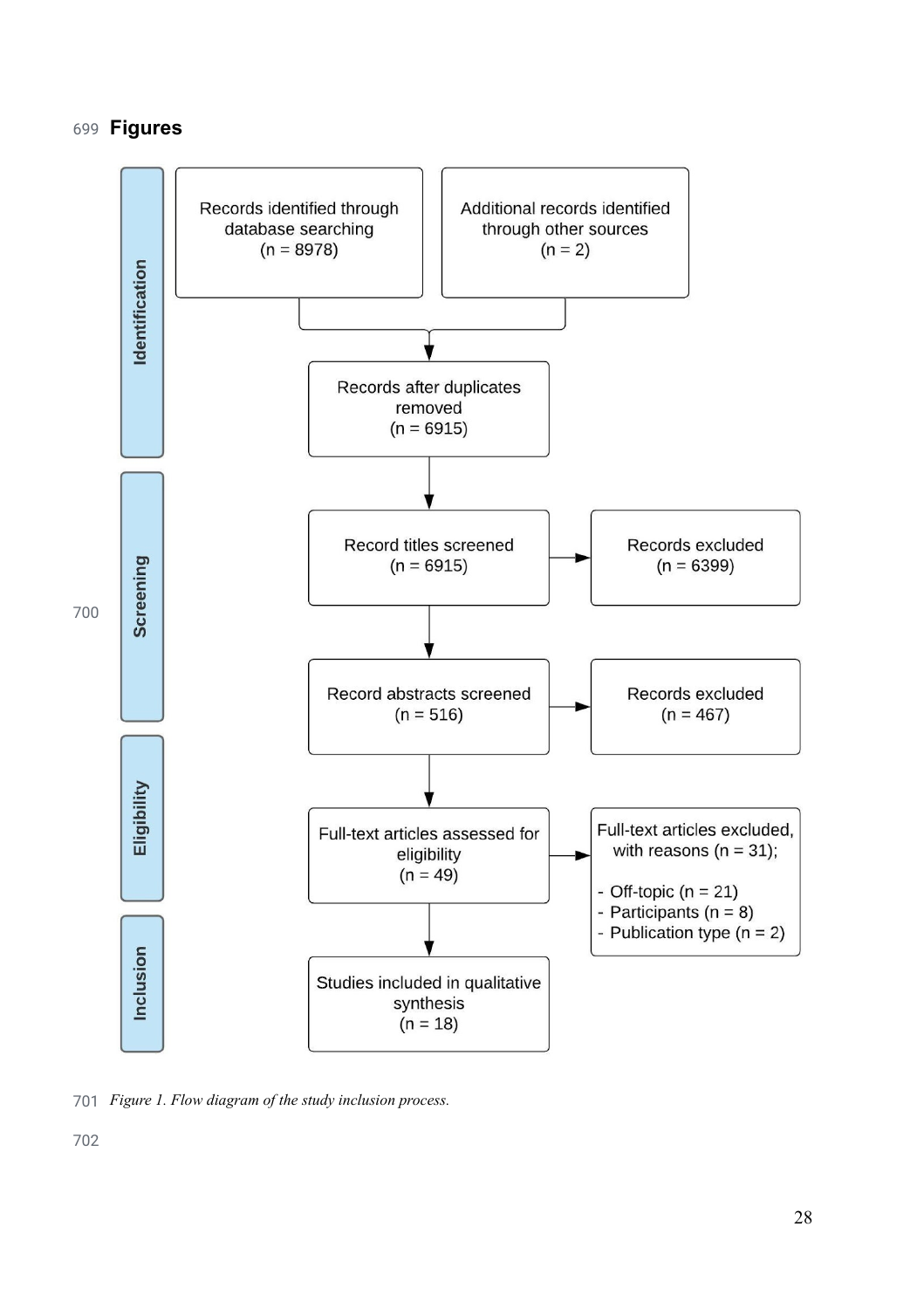

<span id="page-29-0"></span>*Figure 2. Summary of all findings reported in the included articles, grouped by type of outcome.*